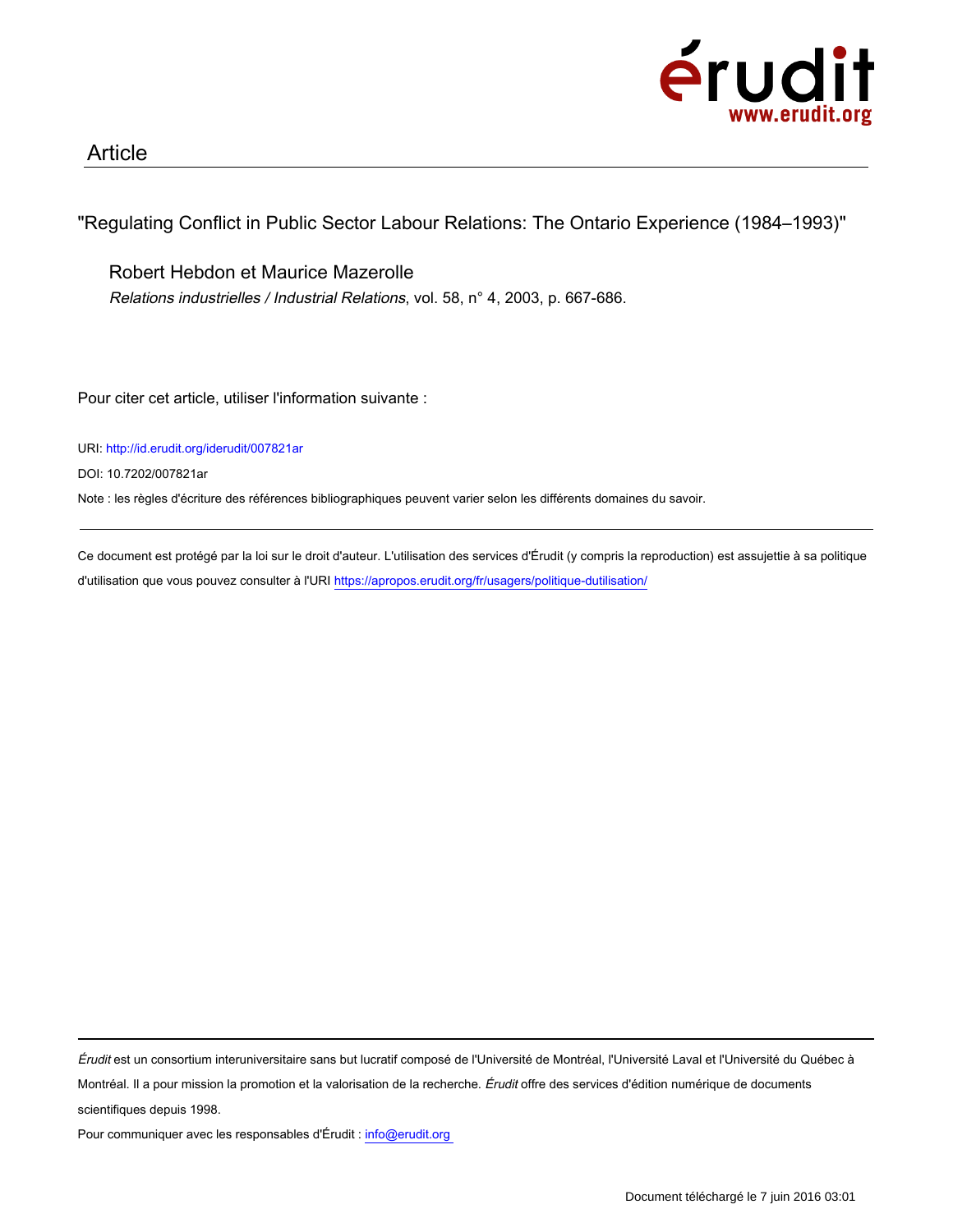# *Regulating Conflict in Public Sector Labour Relations*

*The Ontario Experience (1984–1993)*

**ROBERT HEBDON MAURICE MAZEROLLE**

> *Using a comprehensive collective bargaining data set, we examine dispute resolution patterns of all bargaining units in the province of Ontario over a 10-year period. A central finding is that bargaining units covered by legislation requiring compulsory interest arbitration arrive at impasse 8.7 percent to 21.7 percent more often than bargaining units in the right to strike sectors. Even after controlling for legislative jurisdiction, union, bargaining unit size, occupation, agreement length, time trend, and part-time status, strong evidence was found that compulsory arbitration has both chilling and dependence effects on the bargaining process. The problem of failure to reach negotiated settlements is particularly acute in the health care sector, especially among hospitals. Our results also call into question the use of interest arbitration in a central bargaining context. The centralized structure appears to exacerbate the negative effects of interest arbitration.*

The effective resolution of disputes in the highly unionized public sectors in Canada and in the United States continues to command the interest of policymakers and researchers. A central concern today is the impact of government restructuring of service delivery in North America on impasse resolution procedures. In Canada, in a unionized environment, three forms of public sector restructuring have been identified which involve

<sup>–</sup> HEBDON, R., Faculty of Management, McGill University, Montréal, Quebec, <robert.hebdon@mcgill.ca>.

MAZEROLLE, M., School of Business Management, Ryerson University, Toronto, Ontario, <mmazerol@ryerson.ca>.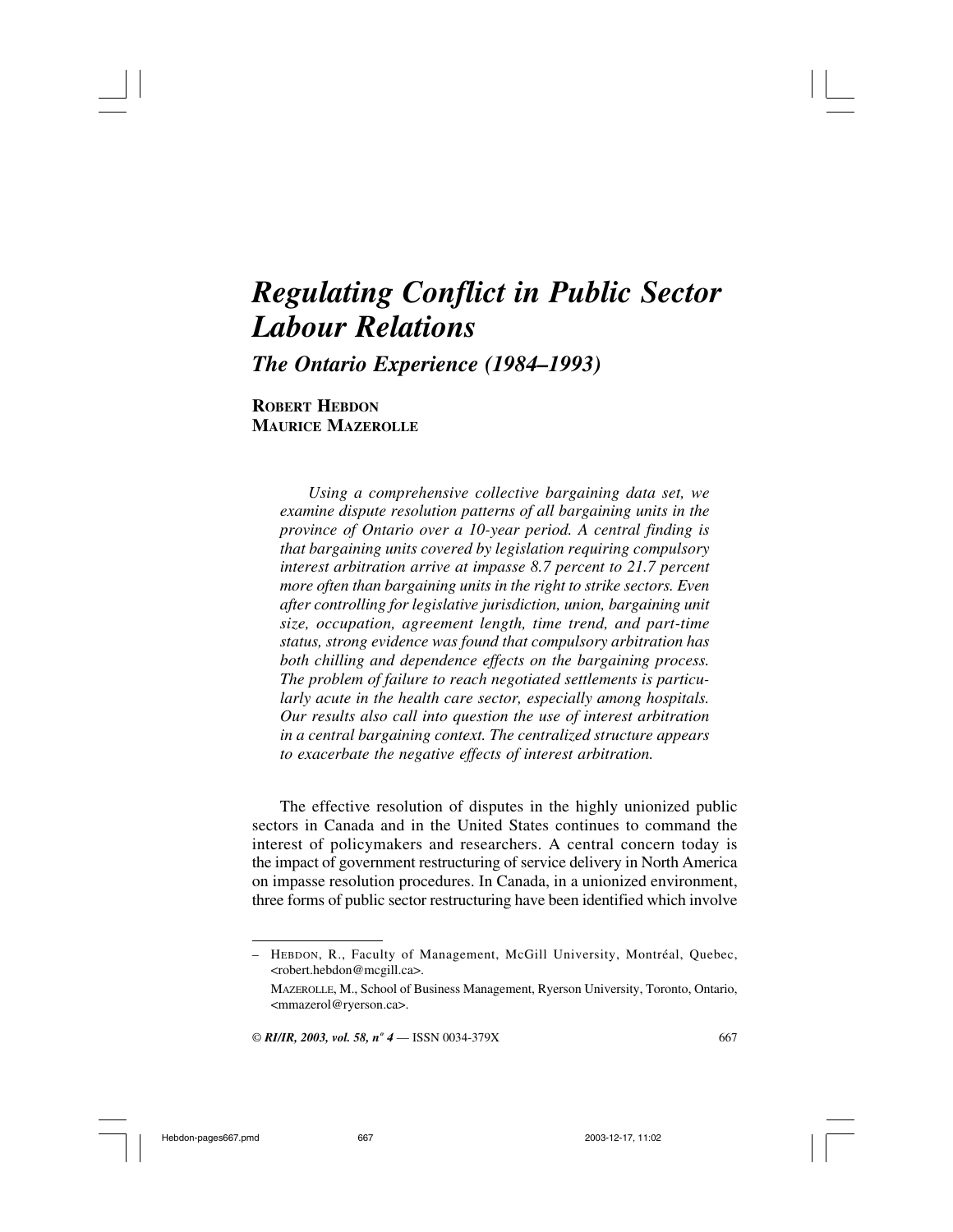either a cooperative approach, an adversarial bargaining, or an imposed solution through legislation (Swimmer 2001). Given this restructuring context, there is an even greater need to examine weaknesses in public sector dispute resolution procedures. For example, interest arbitration, a common form of resolving bargaining impasses in much of the public sector, has come under increasing scrutiny as an effective mechanism for resolving disputes over fundamental changes in conditions of employment (Rose 1994; Lund and Maranto 1996; Hebdon 1996; Warrian 1996; Adell, Grant and Ponak 2001).

It is conventional wisdom in industrial relations that the most enduring settlement is one that is freely negotiated between management and labour. This fundamental labour relations tenet assumes even greater significance in today's climate of change. Only the parties themselves (labour and management) are positioned to fashion the mutually acceptable solutions so necessary for enduring changes not only in the conditions of employment, but perhaps more importantly, to the relationship itself. Thus, a critical yardstick for measuring the performance of dispute resolution in a changing environment is the rate of freely negotiated settlements versus those imposed by a third party.

In an examination of compulsory interest arbitration in Ontario, Rose and Piczak (1996) found that it produced lower settlement rates, particularly in the Hospital sector. They also discovered that there was wide variation in arbitration performance by sector: Police, Fire, Government, and Hospital. We reexamine the effectiveness of arbitration through the various legislative frameworks intended to regulate public sector dispute resolution. Using a data set similar to that of Rose and Piczak (1996), we perform a more rigorous multivariate regression analysis and then, by disaggregating the data, we shed light on some of the more behavioural aspects of compulsory arbitration.

# *THEORETICAL FRAMEWORK: COMPULSORY ARBITRATION*

Compulsory interest arbitration has been researched in a North American context where arbitration is only one option among many as a final dispute resolution procedure. Thus for public employees who are deemed essential by the relevant provincial, state, or federal bargaining legislation or administrative agency arbitration is not the only available strike replacement option. In the U.S., for example, most public sector disputes end in some form of non-binding fact-finding or mediation (Hebdon and Stern 2003). In Canada, the final step, if there is an impasse, is to either provide a limited right to strike, impose compulsory arbitration, or,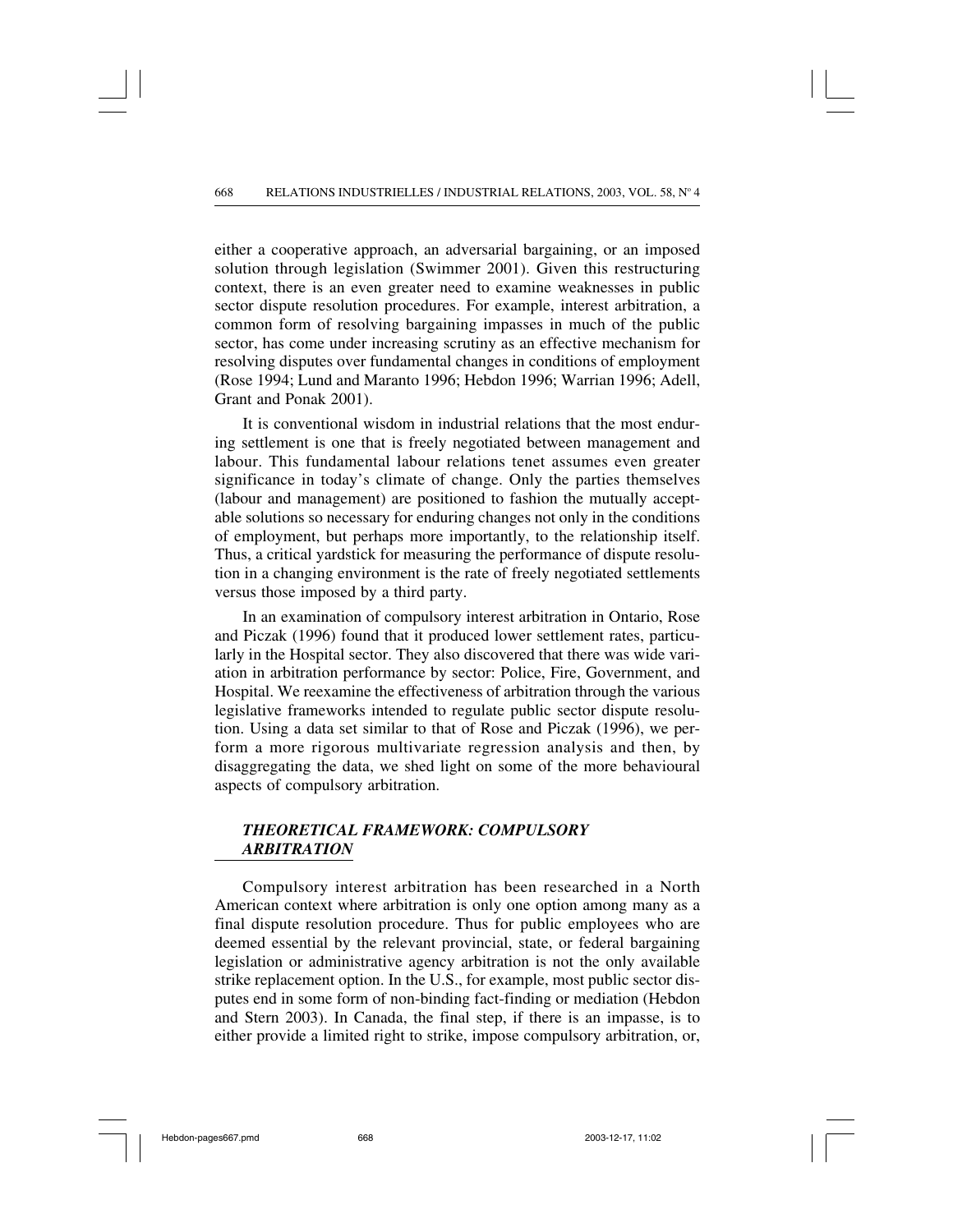in a few cases, offer a choice of arbitration or striking (Adell, Grant and Ponak 2001).

Research has focused on several criteria for evaluating dispute resolution effectiveness: the views of the parties; frequency of utilization and impact on collective bargaining; ability to reduce conflict and prevent strikes; and the success rate in resolving disputes (Stern 1966; Adell, Grant and Ponak 2001). To these criteria, in light of the growing consensus surrounding freedom of association as a human right, we add the requirement that the final dispute resolution procedure must meet the international labour standards established by the United Nations and the International Labour Organization (ILO) for essential public employees (see, for example, Adams 2002; Gross 2003).

#### *Freedom of Association as a Human Right*

Freedom of association is a core labour standard of the ILO. Under this standard, where public services are deemed essential and the right to strike is removed by statute, an impartial arbitration process must be a minimum substitute in order to satisfy international human rights norms. More than simply being lofty ideals, the ILO standards on freedom of association have been cited by several Canadian courts as important legal precepts (see *Dunmore v. Ontario (Attorney General)*, (2001) 207 D.L.R. (4th) 193 (S.C.C.)) A court case that bears directly on the Hospital arbitration procedures examined in this paper also relied, in part, on the ILO standard as applied to the public sector. In 1998, the Minister of Labour under the Harris conservative government appointed four retired judges to chair several arbitration boards under the Hospital Arbitration Act. In upholding the unions' challenge in November 2000, the Ontario Court of Appeal cited the freedom of association provisions of the International Labour Office (*C.U.P.E. v. Ontario (Minister of Labour)*, ONCA C32230 (2000– 11–21)). The Court of Appeal said:

[44] Further support is found in Freedom of Association, Digest of decisions and principles of the Freedom of Association Committee of the Governing Body of the International Labour Office (Geneva: International Labour Office 1996). It says:

547. As regards the nature of appropriate guarantees in cases where restrictions are placed on the right to strike in essential services and the public service, restrictions on the right to strike should be accompanied by adequate, impartial and speedy conciliation and arbitration proceedings in which the parties concerned can take part at every stage and in which the awards, once made, are fully and promptly implemented.....

549. In mediation and arbitration proceedings it is essential that all the members of the bodies entrusted with such functions should not only be strictly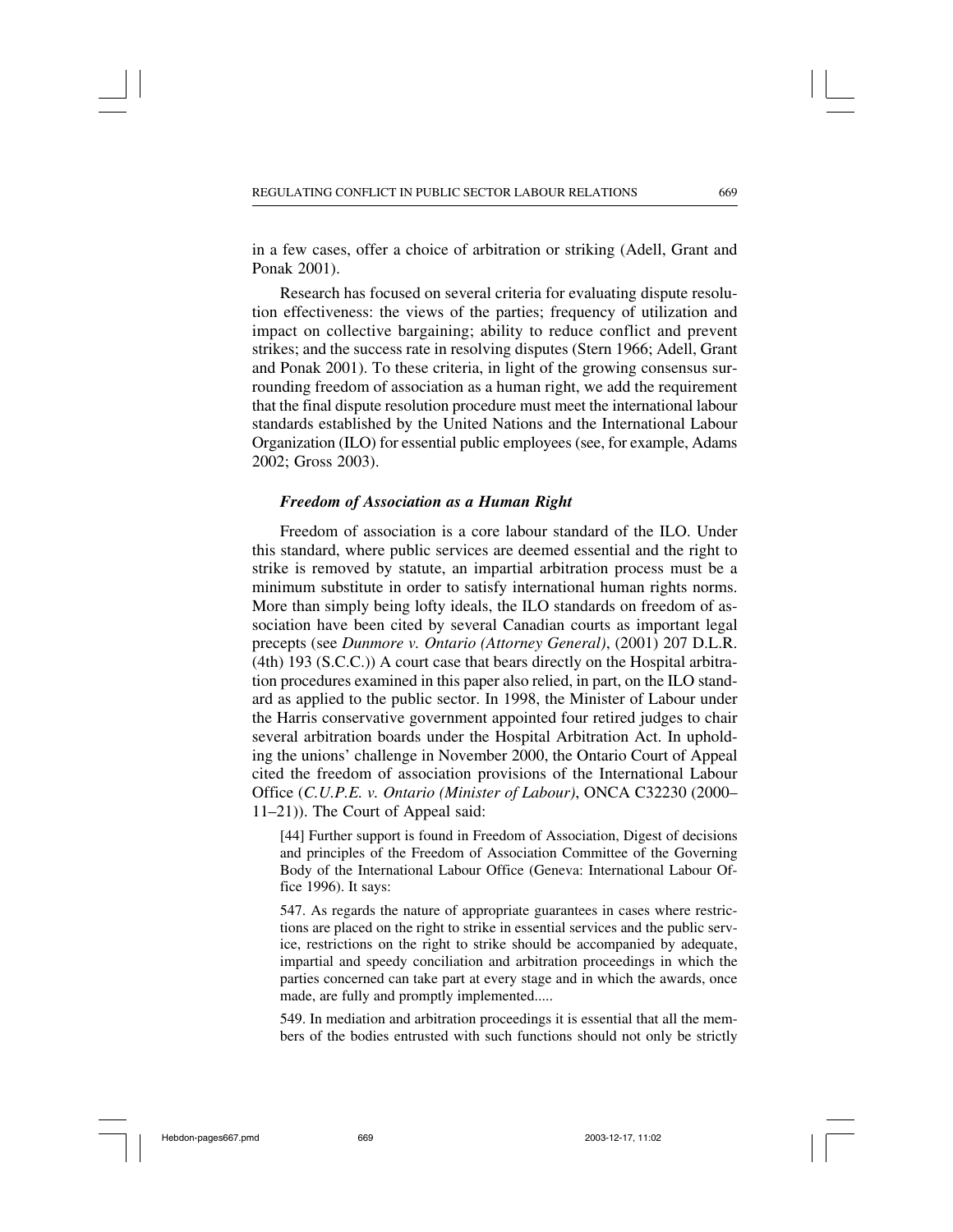impartial but, if the confidence of both sides, on which the successful outcome even of compulsory arbitration really depends, is to be gained and maintained, they should also appear to be impartial both to the employers and to the workers concerned.

The requirement in paragraph 547 above would call into question those final dispute settlement procedures that fail to provide an impartial, final, and binding solution to public sector bargaining. If applied in a North American context, numerous jurisdictions would immediately fail this basic test. In Ontario, over the period covered by this paper, public employees could either strike or arbitrate depending on the particular statute. Note also that according to the ILO, only truly essential public employees ought to be denied the right to strike. In Ontario, in addition to police and firefighters, all health care employees and civil servants were denied the right to strike $<sup>1</sup>$ </sup>

#### *Industrial Conflict and Strikes*

In an attempt to identify the best legislative approach, research has centered on the costs and benefits of various dispute resolution procedures. Research shows, for example, that strike ban laws, especially where arbitration is the final step in the bargaining process, have been effective in preventing strikes (Ichniowski 1982; Olson 1986; Currie and McConnell 1991). Implicit in these studies, is the assumption that strikes are synonymous with industrial conflict. This assumption is problematic; however, if the no-strike laws decrease strikes but have the unintended effect of increasing other expressions of industrial conflict. There is mounting evidence, for example, of a higher number of grievances and grievance arbitrations under no-strike laws in Ontario and the U.S. municipal sector (Hebdon and Stern 1998, 2003). Hebdon and Stern (2003) also found that arbitration laws had no effect in reducing strikes or job actions (e.g., sickouts, slowdowns, working-to-rule actions, and wildcat walkouts). Moreover, job actions levels and union political activity were found to be higher under states with final offer arbitration<sup>2</sup> as the final step. This finding may have implications for this study since there is evidence that final offer arbitration does seem to reduce the chilling effect of arbitration by producing higher settlement rates (Hebdon 1996). More research is needed, but it may be that the beneficial effect of final offer arbitration in producing higher

<sup>1.</sup> Crown or direct employees of the Ontario Government were granted the right to strike on January 1, 1994, after the period under analysis in this study.

<sup>2.</sup> A form of interest arbitration where the arbitrator must choose either the union or employer final offer. Final offer arbitration has been used in an *ad hoc* way in Canada to settle some public sector strikes.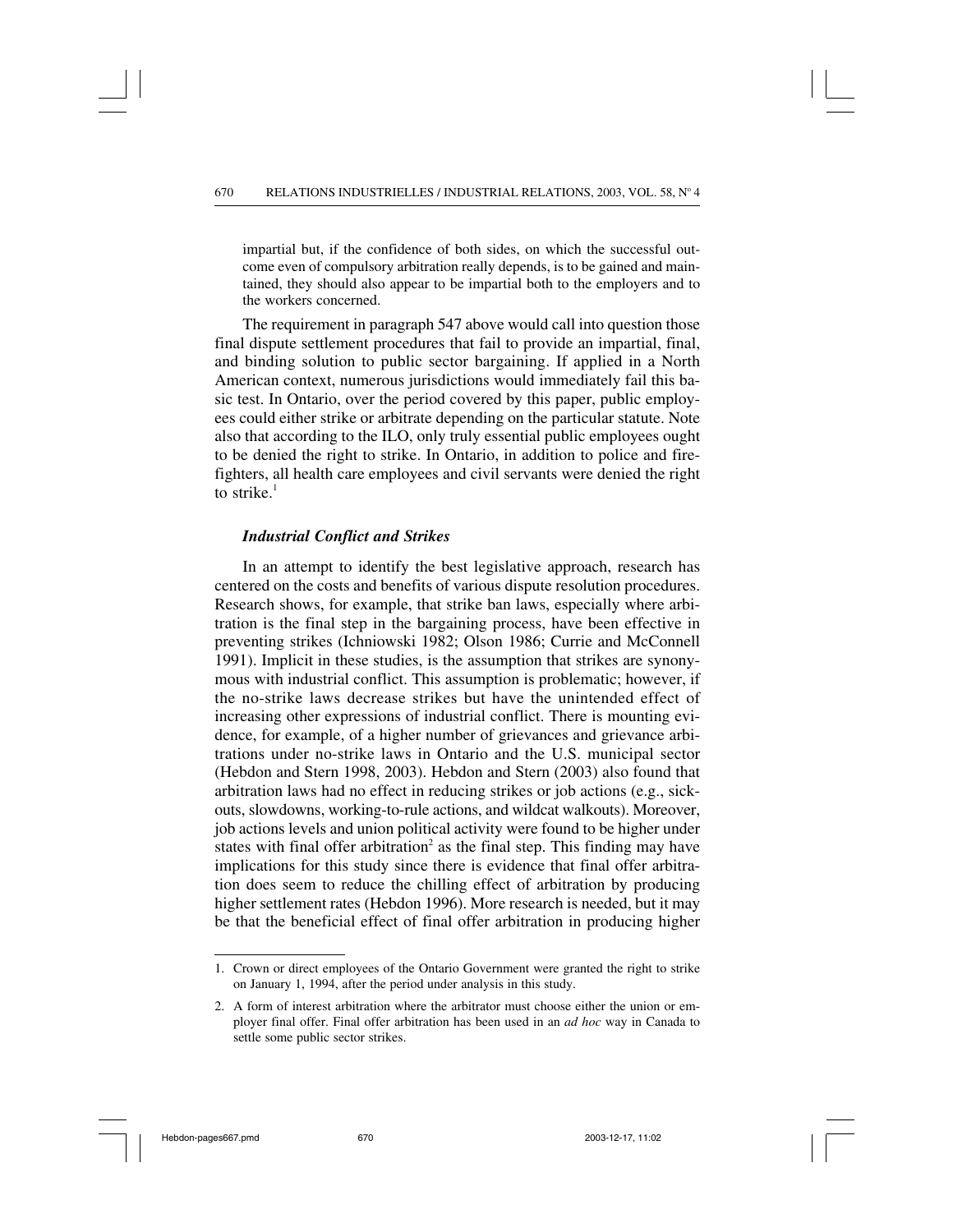settlement rates as compared to conventional arbitration is offset by the negative impact on the relationship in terms of subsequent adversarial negotiations and difficult contract administration in the form of more grievances.

#### *Views of the Parties*

In an examination of different strike models through the eyes of the parties involved, Adell, Grant and Ponak (2001) conclude that:

[T]he designation model is most appropriate in sectors where work stoppages pose an immediate and substantial threat to public health and safety. In those sectors (health care, for example), the burden which the designation process imposes on collective bargaining is outweighed by the need to ensure essential service coverage. Our findings suggest that the designation model can meet that need quite well without discouraging the voluntary settlements and broadly acceptable outcomes that are central to an effective collective bargaining system.

# *Frequency of Utilization, Settlement Rates, and Impact on Collective Bargaining*

While the literature on the negative aspects of compulsory arbitration is vast, there is a generally accepted belief that by unduly inhibiting the ability of the parties to freely negotiate settlements, arbitration is alleged to have "chilling" and "narcotic" effects on bargaining (Ponak and Falkenberg 1989; Hebdon 1996). The chilling effect may be caused by the parties' perception that arbitrators are likely to take a split-the-difference approach that falls somewhere between the parties' last bargaining positions. The chilling effect could also come about simply by the parties failing to make the tough tradeoffs often necessary in collective bargaining, especially in difficult economic times. This repeated use of arbitration may, over time, cause a further dependency (hence the narcotic effect) to emerge, based, in part, on the parties' loss of the ability to negotiate and on having a convenient scapegoat in the form of an arbitrator should the outcome not be the preferred one. The option of avoiding difficult compromises is less available under right-to-strike laws where the impending prospect of a strike may impose mutual responsibility on the parties.

The literature on these negative effects of arbitration is mixed. In an examination of arbitration usage rates in eight U.S. states and in New York City, Lester (1984) found little evidence of chilling or narcotic effects.<sup>3</sup>

<sup>3.</sup> An exception was a 29 percent usage rate of arbitration for police and fire employees in Pennsylvania (Lester 1984: 205).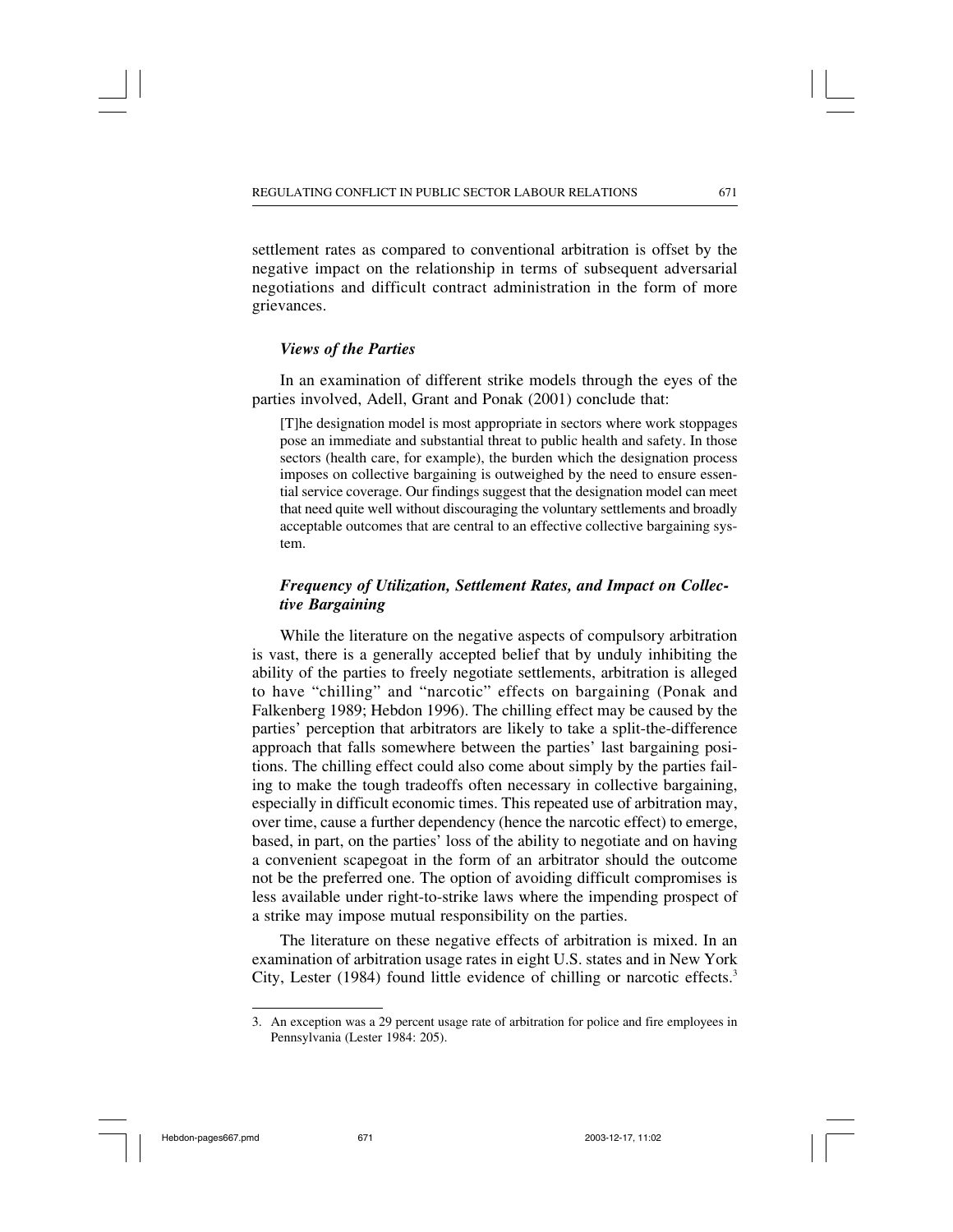However, other studies have generally found the highest impasse rates under conventional arbitration, somewhat lower ones for final-offer arbitration,4 and lower rates still for jurisdictions with the right to strike (Ponak and Falkenberg 1989; Currie and McConnell 1991; Hebdon 1996).

Previous studies suffer from four deficiencies. First, public-private comparisons generally fail to control for occupational, industry, legislative, union and other differences. Second, studies almost universally exclude the construction industry. Third, these studies typically compare dispute rates across, not within, states with different impasse resolution procedures. Since other state-specific differences (e.g., bargaining laws) are likely, it is difficult to make reliable inferences from this research (Olson 1994). Finally, data limitations restrict samples to bargaining units of either 1,000, 500, or (in a few instances) of 200 or more employees. For example, previous studies using Canadian contract settlement data have typically been restricted to large bargaining units of 500 or more employees (e.g., Currie and McConnell 1991), or larger samples of units with 200 or more employees (e.g., Gunderson, Kervin and Reid 1986). This omission of bargaining units with less than 200 employees is particularly significant when applied to the large data set used for this paper (42,926 settlements from 1984 to 1993), since it would exclude from analysis 87 percent of agreements (covering 27 percent of employees). Moreover, the omission of small bargaining units prevents a full examination of the impact of structural aspects such as centralization of bargaining on dispute resolution.

Similar studies with U.S. contract data have utilized even larger bargaining units of more than 1000 employees (e.g., Gramm 1987; McConnell 1987). Few empirical studies of dispute resolution could be found involving bargaining units with less than 200 employees. Consequently, surprisingly little is known about how collective bargaining is practiced in small firms (Cutcher-Gershenfeld, McHugh and Carter 1996).

This study attempts to fill these gaps by adding such controls as contract duration, union, and occupation, by including the construction sector, and by examining impasse rates (strikes and interest arbitrations) for bargaining units of all sizes.

#### *History of Bargaining Structure*

The current legislative frameworks in the United States and Canada were founded on the Wagner Act model of industrial relations. This model

<sup>4.</sup> Under final offer arbitration, the arbitrator is forced to select either of the parties' last offers, thereby preventing a split-the-difference approach.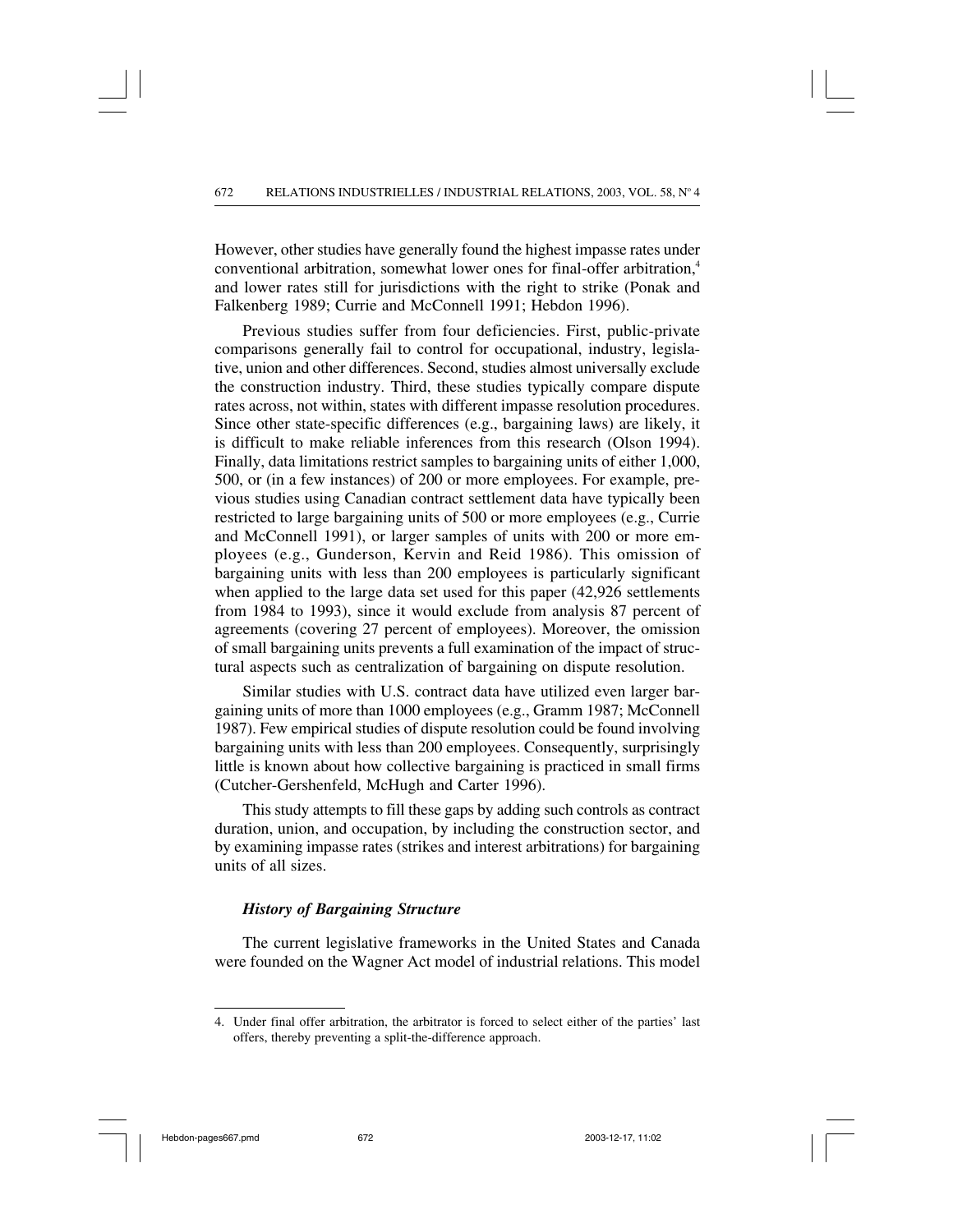was primarily designed for private sector industries with largely male, permanent workforces engaged in standardized mass production with fixed narrow job skills and rigid boundaries between management and workers (Warrian 1995). Collective bargaining was more often than not characterized by the presence of large bargaining units and pattern bargaining within a more stable industrial model of the economy. A defining feature of the Wagner industrial model was its awarding of exclusive bargaining rights to unions for the workers that they organized. This resulted in a multiplicity of separate bargaining units even among employees with the same employer. In response, some parties, especially in the public sector, have created more centralized bargaining structures.<sup>5</sup>

"One size fits all" solutions, which are prominent features of centralized bargaining structures, are problematic in that they do not allow the parties the flexibility to fashion a tailor-made solution to localized problems. The resulting inability to satisfactorily deal with issues of this nature results in additional stress being placed on the system. In addition to the structural challenges of delivering meaningful responses to quite legitimate local concerns, centralized bargaining becomes especially problematic in accommodating the restructuring imperatives of the public sector. Thus, in addition to the choice of dispute resolution procedure, the degree of centralization and the structure of bargaining may have important effects on the parties' abilities to work out their own solutions. It is within this context that we examine the bargaining experience in Canada's largest province, Ontario.

#### *Ontario Overview*

In the period under examination in this paper (1984–93), we point out that, to some extent, restructuring of services had already begun. Faced with declining revenues and increased deficits, the province of Ontario's public sector had been under intense pressures to reduce costs, create efficiencies, and alter the form of service and program delivery. This undertaking took place within the then existing legislative framework that governed collective bargaining. In examining this framework's responsiveness to these pressures, our focus will be on the effectiveness of dispute resolution procedures available to the parties. Of the eight Ontario laws that provided for the resolution of interest disputes over the period 1984– 1993, four provide for binding arbitration (over Ontario government, health care, police, and fire employees) and four laws provided for the right to strike (for construction, college, school board, and employees in the

<sup>5.</sup> The construction and hospital sectors are examples of centralized structures in Ontario.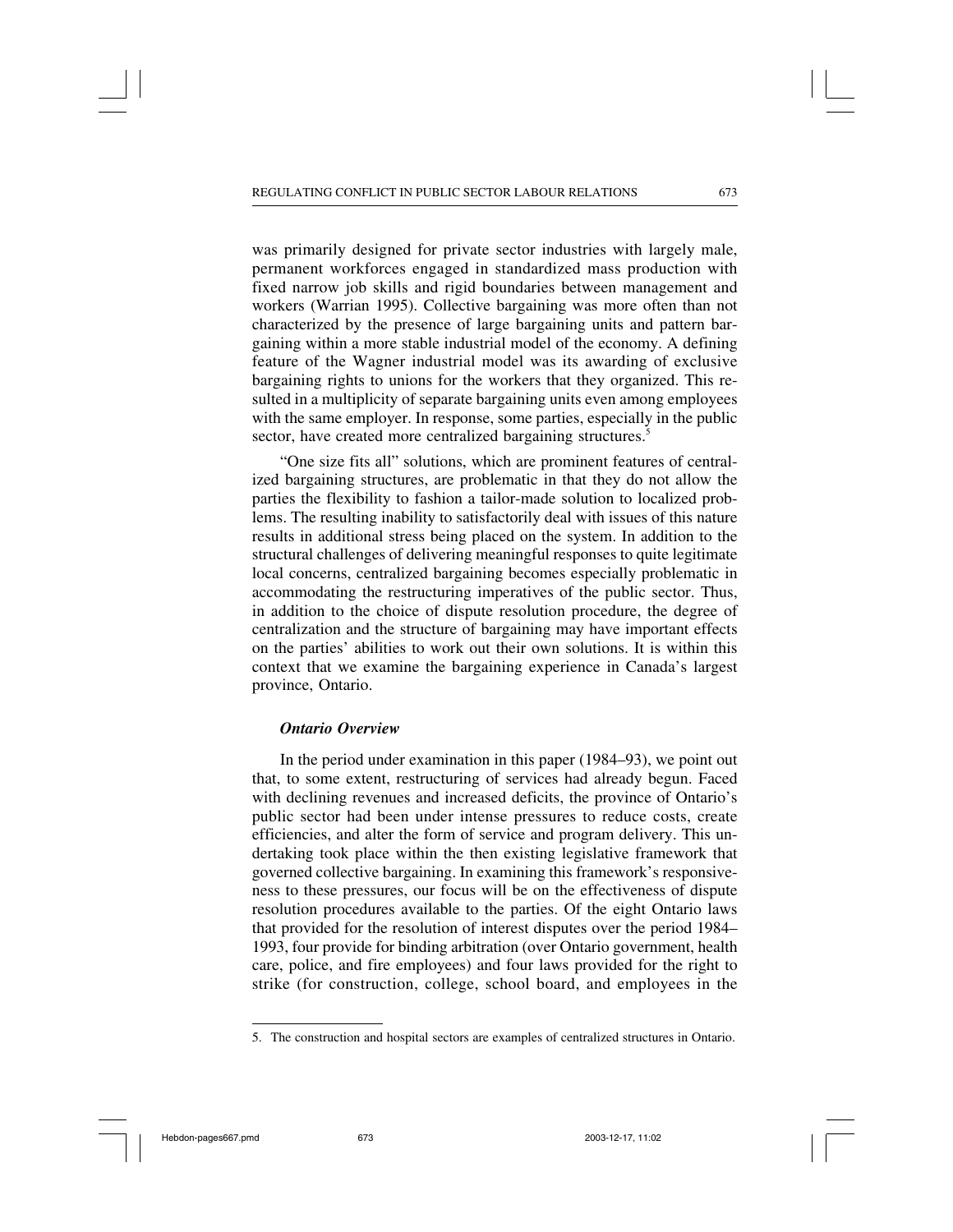remainder of private and public sectors). Within this unique legislative arrangement, a comparison of arbitration and strike rates between these eight sectors provides a measure of the system's responsiveness in allowing labour and management to respond to the challenges posed by these restructuring efforts. In addition, it also allows for a unique reexamination of the possible "chilling" and "narcotic" effects that compulsory arbitration may have had on bargaining within large segments of the public sector. To do this, we undertook an examination of the resolution of all 42,926 collective bargaining settlements that occurred in the province of Ontario during the period 1984–1993. The reason for not including the data for the period following 1993 is that in that year, the government in power at that time imposed a three-year social contract for the entire public sector including municipalities, universities, schools, hospitals and the civil service. As a result, wages, benefits, and working conditions were legislated and the right to strike was removed.

#### *DATA AND METHODS*

The primary database used for conducting this analysis is the Ontario Ministry of Labour's collective bargaining database which consists of 42,926 labour-management negotiations conducted in Ontario between 1984 and 1993. The data cover all bargaining units in all size categories for both the private sector (including construction) and the entire provincial public sector for the period 1984 to 1993.<sup>6</sup> The settlement stages are grouped into two mutually exclusive categories: settled after an impasse (strike, interest arbitration or back to work legislation), and freely negotiated (with or without direct, third-party assistance).

#### *Dependent Variables*

In order to determine whether the relationships between bargaining unit size, independent unions and contract settlement stages revealed by the tabular data are robust to a myriad of other factors that can influence bargaining, we estimate a multinomial logit settlement stage model. The dependent variable in our analysis is trichotomous, taking a value of 1 if the collective agreement was negotiated without an impasse or third-party assistance, a value of 2 if the contract was settled with the assistance of a third-party (e.g., after mediation, conciliation, and/or fact-finding), and a value of 3 if the agreement was reached following an impasse (strike or

<sup>6.</sup> Excludes settlements in the Federal sector covering private and public employees in Ontario and a small number of those under Ontario's wage control program.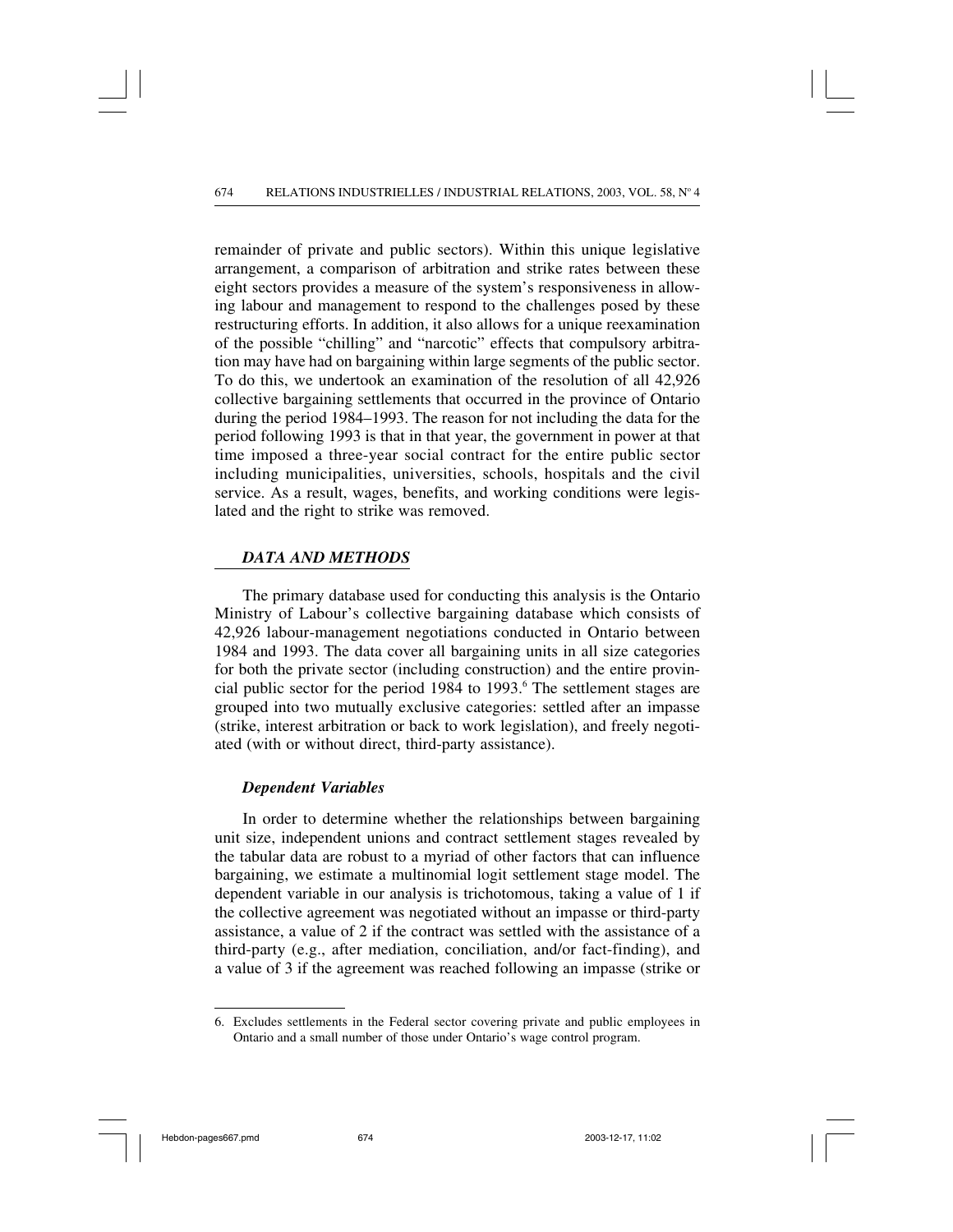interest arbitration). The model provides estimates of the marginal impacts of the independent variables on the probabilities of experiencing an impasse or use of third-party assistance, relative to reference outcome of settlement through direct negotiation.

#### *Independent Variables*

Dichotomous independent variables were then created to reflect the various legislated bargaining regimes that apply to collective bargaining in the province of Ontario. It should be noted that the omitted reference category for the various public legislative regimes is the Ontario Labour Relations Act, OLRA (excluding construction). In addition to the legislative variables, a series of dummy variables was also included to control for bargaining unit size, union, part-time status, length of prior agreement, and time trend.

### *Chilling Effects*

The richness of this data set permits a more comprehensive analysis of the chilling effect than has been previously undertaken. We examine four ways that this effect might show up. First, the more traditional approach is to compare usage rates of arbitration and strike. To analyze this effect on the bargaining process, we sorted the data into strike and arbitration sectors. Table 1 sets out these eight legislative sectors in Ontario.

| <b>Sector</b>         | Law                                                       | Strike / Arbitration |
|-----------------------|-----------------------------------------------------------|----------------------|
| Fire                  | Firefighters Act                                          | Arbitration          |
| Police                | Police Act                                                | Arbitration          |
| Colleges              | Colleges Collective Bargaining Act                        | Strike               |
| <b>Health Care</b>    | Hospital Labour Disputes Arbitration Act                  | Arbitration          |
| Construction          | Construction Industry / Sections of OLRA                  | Strike               |
| Ontario<br>Government | Crown Employees Collective Bargaining Act                 | Arbitration          |
| School Boards         | School Boards and Teachers Collective<br>Negotiations Act | Strike               |
| OLRA                  | <b>Ontario Labour Relations Act</b>                       | Strike               |

TABLE 1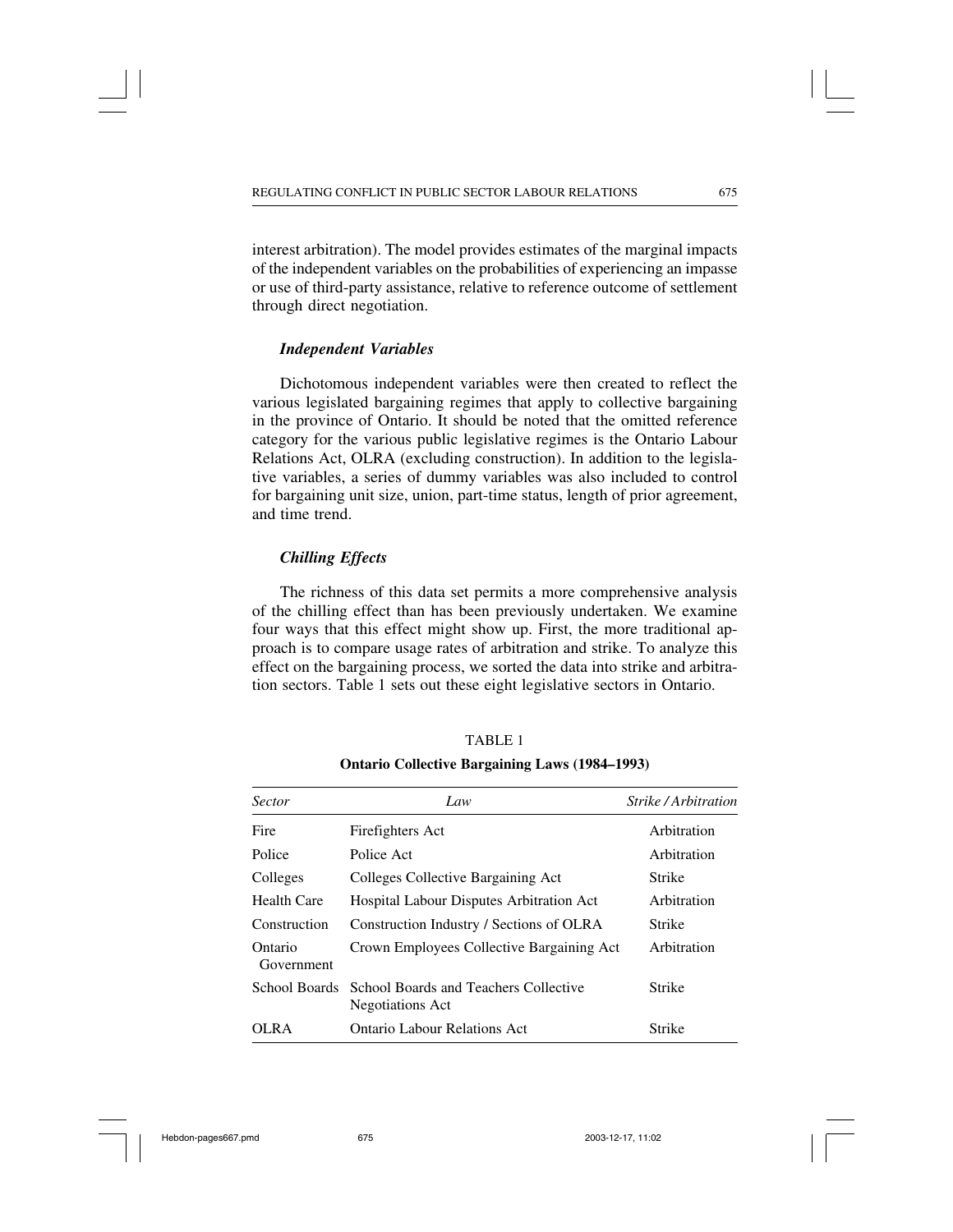#### *RESULTS*

Table 2 provides multinomial logit regression results for our dispute resolution dependent variables. The results under Collective bargaining law show substantially different patterns. Focusing on the arbitration law variables ONTARIO GOVERNMENT, HEALTH CARE, POLICE, AND FIRE, and controlling for a number of factors, arbitration laws all had significantly higher impasse rates compared to the reference category of the OLRA (Ontario Labour Relations Act). The magnitudes of these effects were substantial ranging from 8.7 percent higher in the Ontario Government sector to 21.7 percent higher in the fire sector.

#### TABLE 2

#### **Multinomial Logit Estimates of Bargaining Settlement Stage in Ontario (1984–1993)**

|                              |                      | Third Party |                                       | <i>Impasse</i>       |          |                                |
|------------------------------|----------------------|-------------|---------------------------------------|----------------------|----------|--------------------------------|
| <b>Independent Variables</b> | Logit<br>Coefficient |             | t statistic Marginal<br><i>Effect</i> | Logit<br>Coefficient |          | t statistic Marginal<br>Effect |
| Collective Bargaining        |                      |             |                                       |                      |          |                                |
| Law                          |                      |             |                                       |                      |          |                                |
| Health Care                  | $-.138$              | $-3.12$     | $-.082$                               | 2.544                | 44.74    | .166                           |
| <b>Ontario Government</b>    | $-1.395$             | $-4.62$     | $-.313$                               | .906                 | 3.72     | .087                           |
| Police                       | $-2.671$             | $-15.13$    | $-.595$                               | 1.491                | 16.04    | .152                           |
| Fire                         | $-5.446$             | $-5.44$     | $-1.184$                              | 1.600                | 13.41    | .217                           |
| Colleges                     | $-.927$              | $-1.29$     | $-.194$                               | $-.105$              | $-.13$   | .013                           |
| <b>School Boards</b>         | $-2.063$             | $-23.45$    | $-.396$                               | $-1.875$             | $-11.20$ | $-.077$                        |
| Construction                 | $-.801$              | $-6.71$     | $-.152$                               | $-.845$              | $-3.11$  | $-.038$                        |
| <b>Bargaining Unit Size</b>  |                      |             |                                       |                      |          |                                |
| 20 and under                 | $-.768$              | $-12.30$    | $-.130$                               | $-1.539$             | $-17.25$ | $-.083$                        |
| 21 to 49                     | $-.282$              | $-4.43$     | $-.037$                               | $-1.088$             | $-11.98$ | $-.064$                        |
| 50 to 99                     | $-.078$              | $-1.20$     | .001                                  | $-.812$              | $-8.79$  | $-.051$                        |
| 100 to 149                   | $-.051$              | $-.72$      | .003                                  | $-.652$              | $-6.49$  | $-.041$                        |
| 150 to 199                   | $-.026$              | $-.32$      | .003                                  | $-.411$              | $-3.60$  | $-.026$                        |
| 200 to 299                   | .076                 | .95         | .022                                  | $-.303$              | $-2.73$  | $-.021$                        |
| 300 to 499                   | .016                 | .19         | .011                                  | $-.378$              | $-3.27$  | $-.025$                        |
| (500 or more omitted)        |                      |             |                                       |                      |          |                                |
| Union                        |                      |             |                                       |                      |          |                                |
| CAW                          | $-.962$              | $-13.23$    | $-.222$                               | .903                 | 9.70     | .078                           |
| <b>USWA</b>                  | .429                 | 9.85        | .074                                  | .782                 | 9.29     | .041                           |
| <b>CEP</b>                   | .321                 | 2.46        | .069                                  | $-.489$              | $-.16$   | $-.010$                        |
| <b>TMSTER</b>                | .355                 | 8.03        | .070                                  | .258                 | 2.42     | .009                           |
| <b>CUPE</b>                  | $-.076$              | $-2.05$     | $-.014$                               | $-.113$              | $-1.67$  | $-.006$                        |
| <b>OPSEU</b>                 | .143                 | 2.19        | .020                                  | .474                 | 4.59     | .027                           |
| <b>SEIU</b>                  | .042                 | .73         | .015                                  | .354                 | 4.83     | .022                           |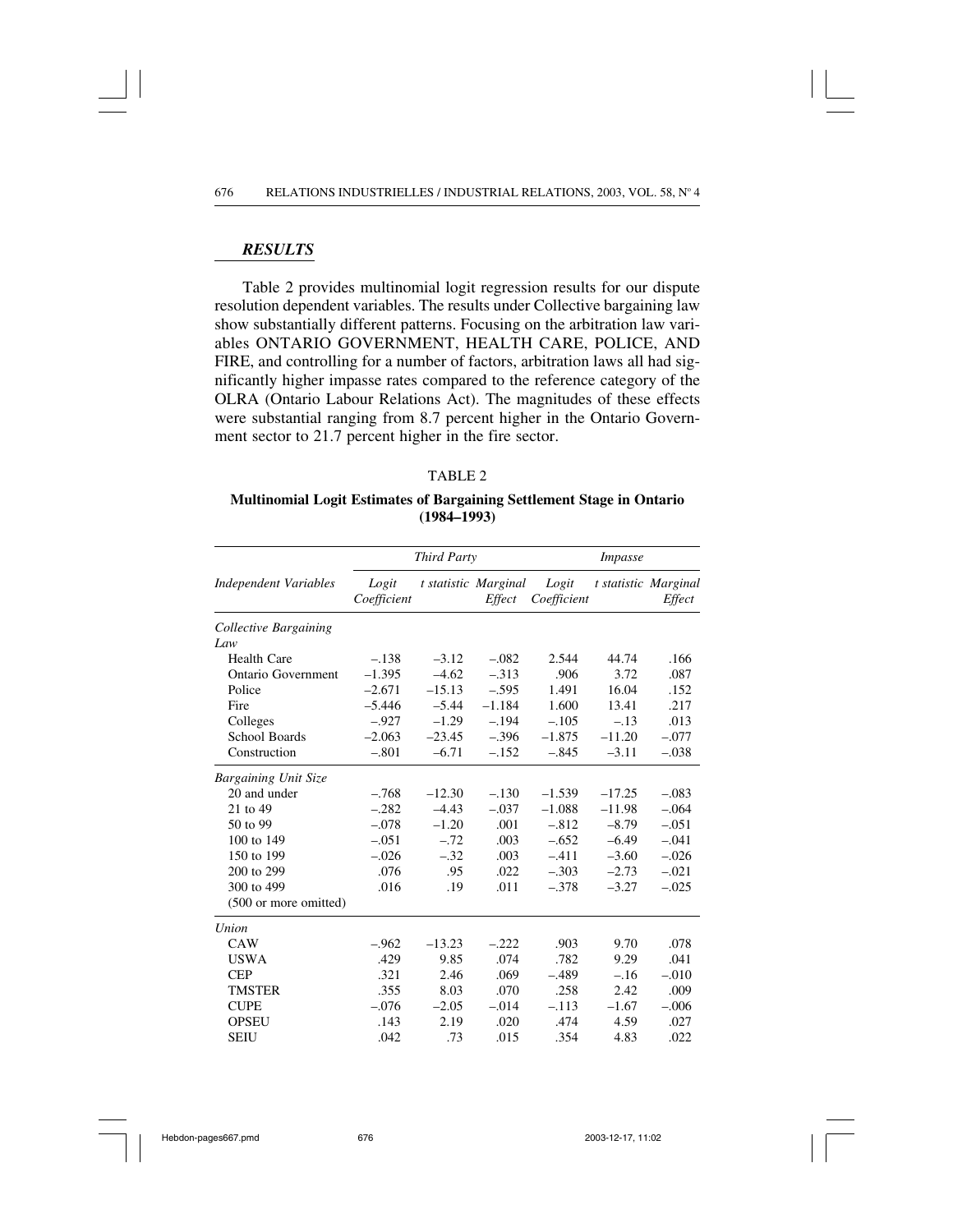|                              |                      | <b>Third Party</b> |                                |                      | Impasse  |                                |  |
|------------------------------|----------------------|--------------------|--------------------------------|----------------------|----------|--------------------------------|--|
| <b>Independent Variables</b> | Logit<br>Coefficient |                    | t statistic Marginal<br>Effect | Logit<br>Coefficient |          | t statistic Marginal<br>Effect |  |
| <b>INDPRIV</b>               | $-1.893$             | $-12.33$           | $-.367$                        | $-1.576$             | $-4.37$  | $-.062$                        |  |
| <b>INDPUB</b>                | $-1.654$             | $-9.66$            | $-.302$                        | $-2.242$             | $-4.79$  | $-.109$                        |  |
| <b>UNSTAFF</b>               | -1.117               | $-5.77$            | $-.217$                        | $-.893$              | $-1.75$  | $-.034$                        |  |
| <b>CLAC</b>                  | $-.453$              | $-3.29$            | $-.075$                        | $-1.003$             | $-5.17$  | $-.055$                        |  |
| <b>IWA</b>                   | .352                 | 3.68               | .058                           | .800                 | 4.56     | .044                           |  |
| <b>UFCW</b>                  | .535                 | 10.01              | .103                           | .491                 | 4.77     | .020                           |  |
| <b>RWDSU</b>                 | .554                 | 8.55               | .104                           | .643                 | 4.59     | .030                           |  |
| (all others omitted)         |                      |                    |                                |                      |          |                                |  |
| <b>Employment Status</b>     |                      |                    |                                |                      |          |                                |  |
| Part Time                    | .195                 | 3.40               | .033                           | .374                 | 5.69     | .020                           |  |
| Mixed Full/Part Time         | $-.164$              | $-4.95$            | $-.032$                        | $-.126$              | $-2.52$  | $-.005$                        |  |
| (full time omitted)          |                      |                    |                                |                      |          |                                |  |
| Job Type                     |                      |                    |                                |                      |          |                                |  |
| White Collar                 | .006                 | .17                | .006                           | $-.219$              | $-3.31$  | $-.014$                        |  |
| Professional                 | .542                 | 10.37              | .102                           | .577                 | 8.03     | .026                           |  |
| Technical                    |                      |                    |                                |                      |          |                                |  |
| (blue collar omitted)        |                      |                    |                                |                      |          |                                |  |
| <b>Contract Duration</b>     |                      |                    |                                |                      |          |                                |  |
| One-Year Agreement           | $-.162$              | $-4.56$            | $-.033$                        | $-.051$              | $-.79$   | .000                           |  |
| Two-Year Agreement           | .045                 | 1.42               | .002                           | .353                 | 6.30     | .022                           |  |
| (three-years or more         |                      |                    |                                |                      |          |                                |  |
| omitted)                     |                      |                    |                                |                      |          |                                |  |
| Time Trend                   |                      |                    |                                |                      |          |                                |  |
| Year 84                      | $-.050$              | $-1.04$            | .006                           | $-.806$              | $-9.54$  | $-.051$                        |  |
| Year 86                      | $-.015$              | $-.30$             | $-.009$                        | .267                 | 3.99     | .175                           |  |
| Year 87                      | .019                 | .39                | .012                           | $-.362$              | $-4.70$  | $-.024$                        |  |
| Year 88                      | .117                 | 2.45               | .047                           | $-1.082$             | $-13.21$ | $-.072$                        |  |
| Year 89                      | .157                 | 3.22               | .038                           | $-.212$              | $-2.83$  | $-.017$                        |  |
| Year 90                      | .018                 | .35                | .004                           | $-.030$              | $-.39$   | $-.002$                        |  |
| Year 91                      | .300                 | 6.26               | .076                           | $-.628$              | $-8.05$  | $-.047$                        |  |
| Year 92                      | .081                 | 1.60               | .021                           | $-.165$              | $-2.08$  | $-.012$                        |  |
| Year <sub>93</sub>           | .194                 | 3.66               | .038                           | .162                 | 2.08     | .006                           |  |
| (Year 85 omitted)            |                      |                    |                                |                      |          |                                |  |
| Constant                     | $-0.184$             | $-2.53$            |                                | $-1.569$             | $-14.22$ |                                |  |
| N                            | 42926                | 42926              |                                | 42926                | 42926    |                                |  |
| <b>Equation Statistics</b>   | $\pi^2$ =            |                    |                                |                      |          |                                |  |
|                              | 11649.32             |                    |                                |                      |          |                                |  |

TABLE 2 (continued)

Impasse rates in the education sector (SCHOOL BOARDS), which has the right to strike, were 7.7 percent less than those in our omitted category of Ontario Labour Relations Act (right to strike).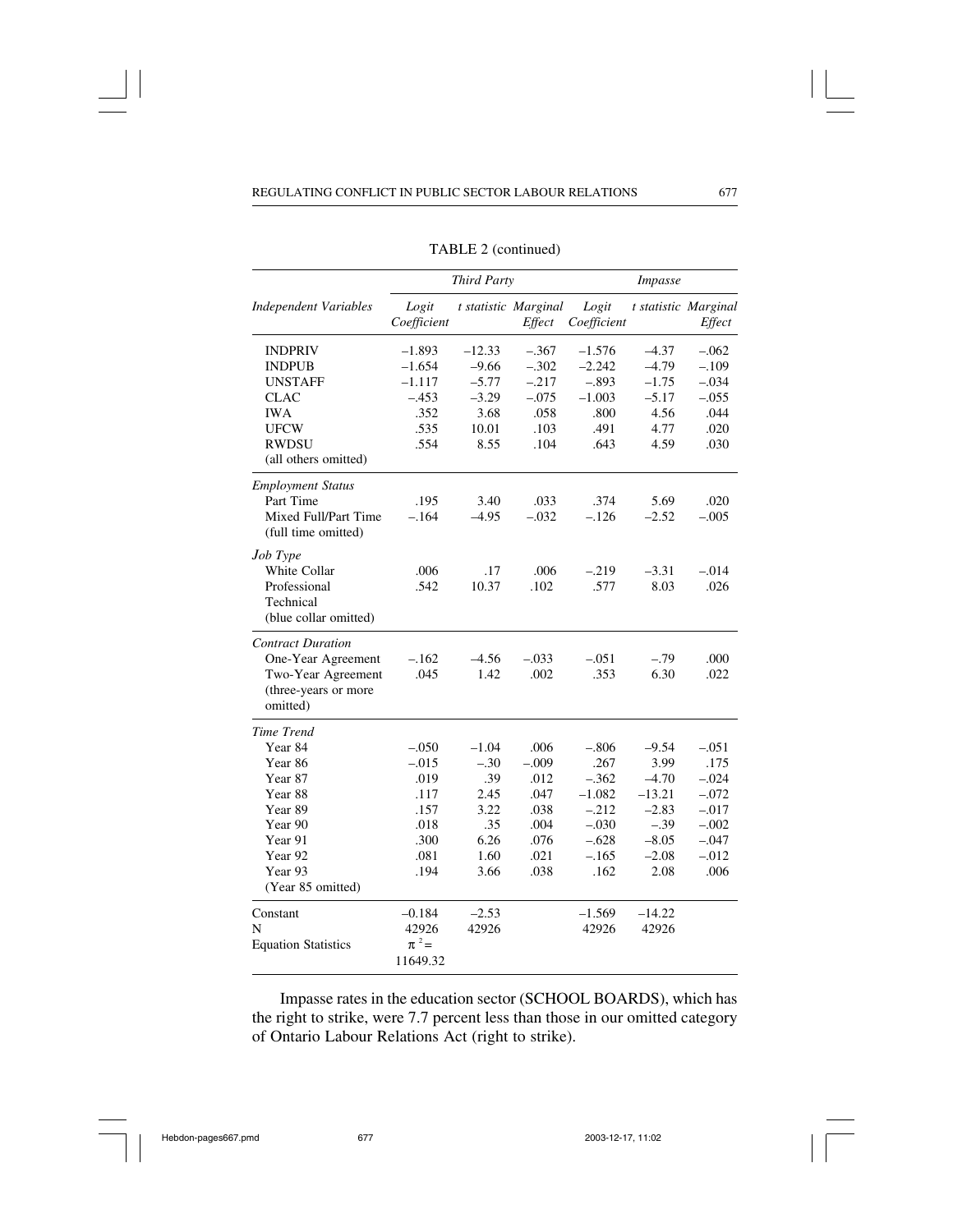The HEALTH CARE sector revealed arbitration rates 16.6 percent higher than strike rates under the OLRA. This result is even more important because this sector accounts for about 75 percent (6995 out of 8973) of all settlements under arbitration laws. For these reasons, a closer examination of this health care sector is warranted.

Table 3 divides the health care sector that falls under the jurisdiction of the Hospital Labour Disputes Arbitration Act into three sub-sectors with the number of settlements within each sector in parentheses: hospitals (4269), nursing homes (2656), and hospital services—heating, laundry, and food (70). The hospital sub-sector is characterized by an elaborate system of central bargaining whereby locals of major unions (ONA, SEIU, CUPE, and OPSEU) and their respective hospitals voluntarily agree to be bound by a common framework agreement. Central bargaining in this sub-sector is made possible by a centralized employer-sponsored agency that coordinates bargaining for hospitals—the Ontario Hospital Association (OHA). This centralized system has a pervasive impact on all settlements within this sector since locals or hospitals that opt out of central bargaining seldom do better or worse than those in central bargaining. Rogue locals and hospitals are almost always brought into line with the central settlement by arbitrators.<sup>7</sup> This particular use of arbitration as an enforcement mechanism is a second way in which this contributes to the presence of a chilling effect.

| TABLE |  |
|-------|--|
|-------|--|

**Hospital Labour Disputes Arbitration Act (HLDAA) Settlements (1984–1993)**

| <b>Mean Arbitration Rate</b> | <b>Number of Settlements</b> |
|------------------------------|------------------------------|
| .472                         | 4269                         |
| .349                         | 2656                         |
| .114                         | 70                           |
| .422                         | 6995                         |
|                              |                              |

While the Nursing Home sub-sector has no parallel central structure and does not encounter the same amount of pressure to arbitrate as that engendered by the hospital structure, there are nonetheless several large companies that operate in this sector which have the potential to restrict

<sup>7.</sup> If an arbitrator were to award either more or less to an opted-out local or hospital, the tightly knit system of centralized bargaining would quickly unravel. Because the unit of observation is the local hospital and union, the centralized structure of bargaining magnifies any chilling effect since all local opted-in hospitals and unions must arbitrate even if they are not direct participants.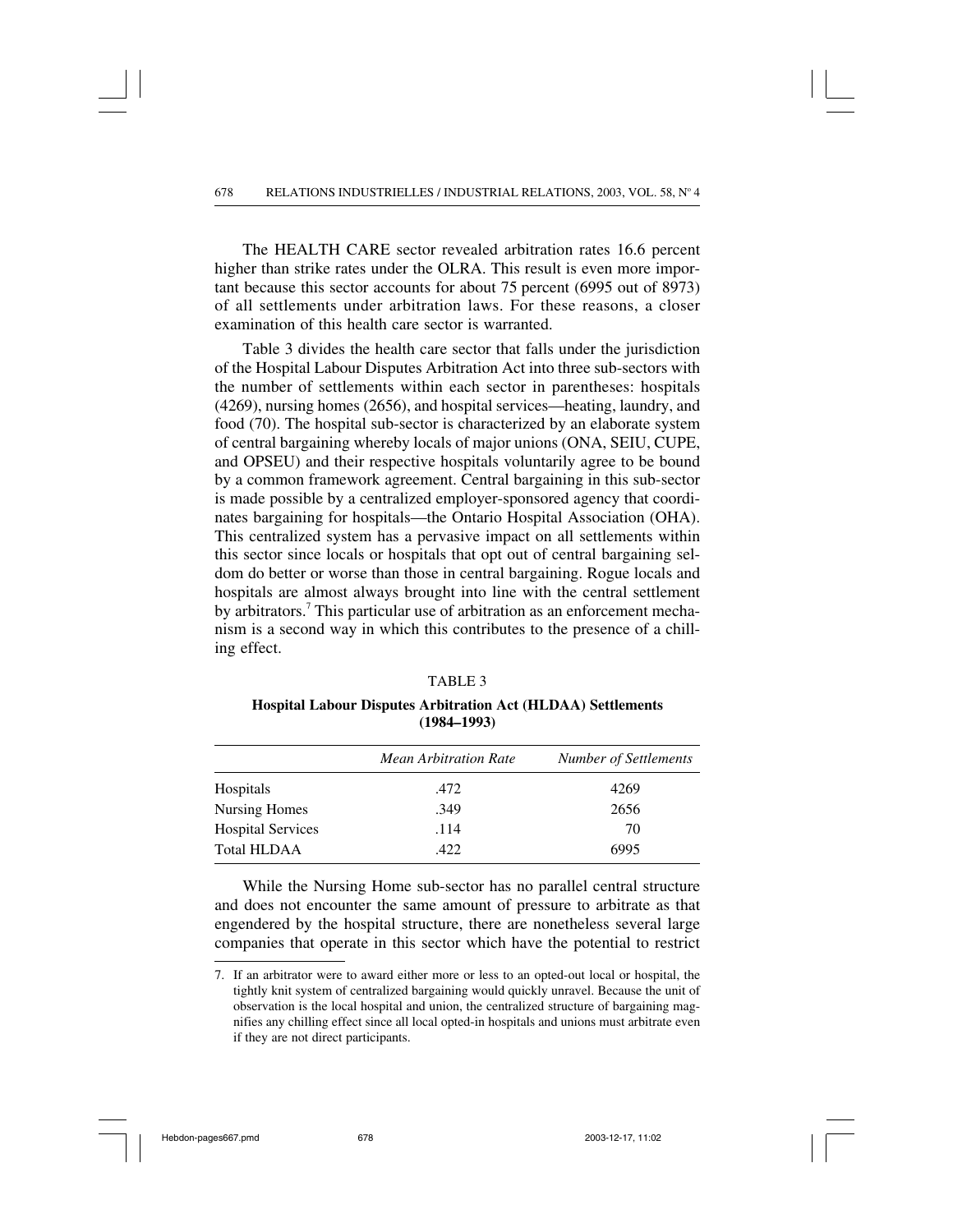the range of settlement outcomes. It should also be noted, however, that out of a concern that a precedent setting settlement could occur within this sector, the Ontario Hospital Association monitors settlements very closely and is in frequent contact with and exchanges information with many of the larger operators within this sector. The smaller hospital services sector is closer to a private sector model because many of these services are contracted-out to private sector firms to provide heating, laundry and food services.

Given the differences in structure and ownership within these three sub-sectors, it is hypothesized that the hospitals will utilize arbitration more than the other two sub-sectors. Table 3 shows that hospitals do indeed have the highest arbitration rate, which suggests that central bargaining aggravates the chilling effect of arbitration. Not surprisingly, the small hospital services sub-sector has an arbitration rate much closer to the private sector strike rate.<sup>8</sup>

This raises the question of whether or not the observed chilling effect is the result of the legislation (no strike), or due to the centralized approach to bargaining in this sector.<sup>9</sup> To examine this issue, we compared bargaining outcomes in this sector to those of the construction industry in which bargaining is centralized, but with the right to strike. The regression results found in Table 2 show that a lower rate of impasse exists for the construction industry than for the general private sector rate and that this difference is significant (3.8 percent). This point is worth noting because this industry is governed by a separate section of the Ontario Labour Relations Act which not only requires a common expiry date for all agreements in the Industrial, Commercial and Institutional (ICI) sectors of the industry, but also requires that all unions bargain on a province-wide basis with a respective council of employers. Also, this is an industry that has a very strong tradition of pattern bargaining and a well-established pecking order among the trades that set the parameters within which most settlements are likely to fall. Therefore, it seems that the presence of a central bargaining mechanism by itself does not *a priori* contribute to a greater level of impasse. It is only when such a bargaining structure exists within a no-strike sector that significantly higher levels of impasse appear to be reached.

A third approach to an analysis of the chilling effect is to look at variation in its effects by size of bargaining unit. It is hypothesized that smaller

<sup>8.</sup> However, regression results indicate that all three sub-categories experienced significantly higher impasse rates than the reference category of OLRA.

<sup>9.</sup> For a discussion of international trends in the decentralization of collective bargaining, see Katz (1993).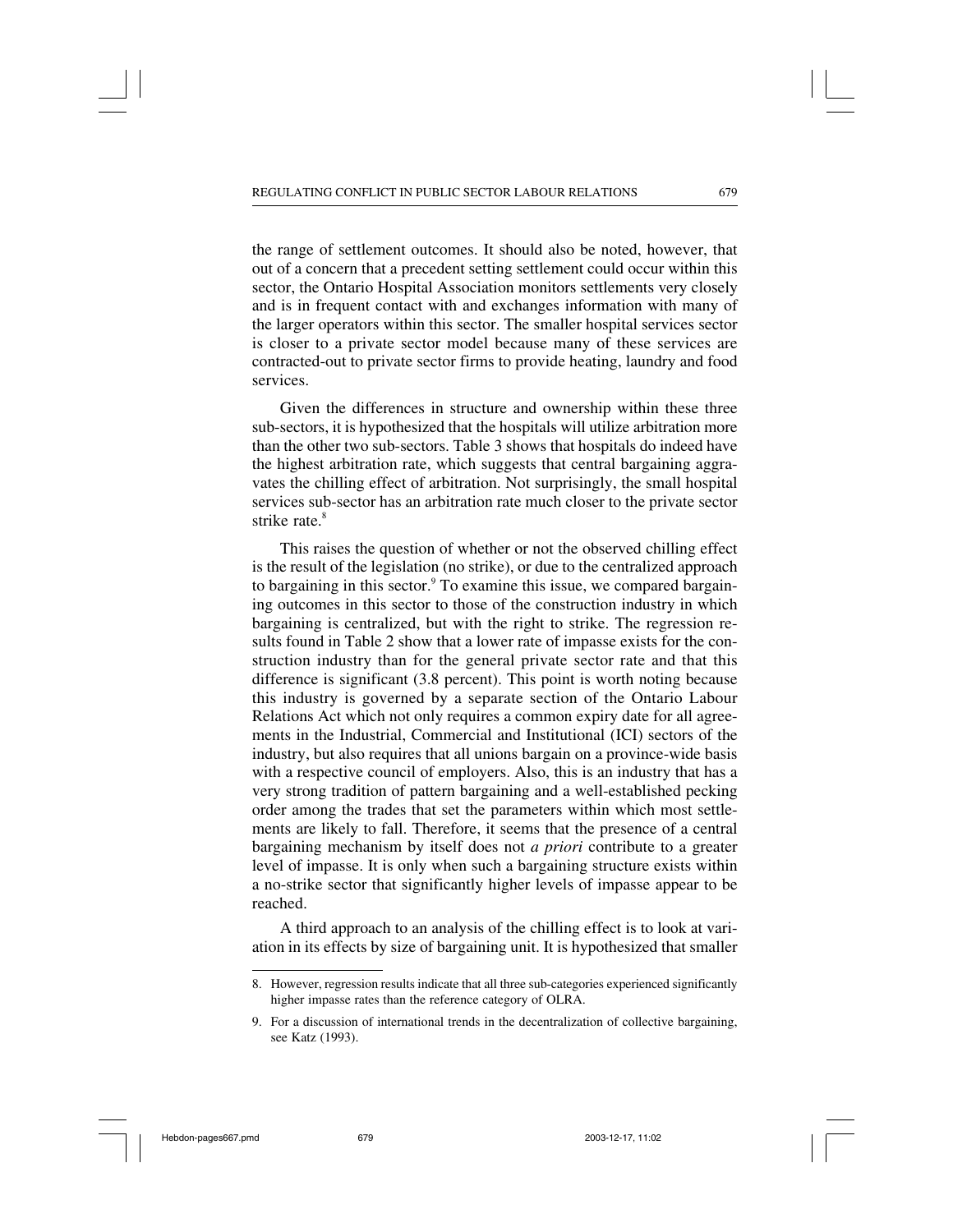bargaining units will use arbitration proportionately more than larger units when each is compared to its right-to-strike counterparts. This effect is due to the lack of strike power in most small units (Marginson 1984). We estimate this effect by calculating a usage ratio for each size category.<sup>10</sup>

Using this methodology, the less than 21 employees' category displays the largest difference between sectors, and the 500 or more category the smallest at 9.5 and 3.5 respectively. This means that the smallest bargaining units are 9.5 times more likely to have an impasse under an arbitration law than if they negotiated under a law providing for the right to strike. This increased usage increases the probability of inducing a narcotic effect or dependency on arbitration.

A fourth way to illustrate the possible chilling effect of interest arbitration on bargaining is to examines impasse rates of selected unions that have bargaining units under both strike and arbitration laws (Table 4). This approach controls for union differences between strike and no-strike sectors by taking advantage of a behavioural property of public sector unions. Typically, public sector union staff representatives are responsible for bargaining units (union locals) under more than one bargaining  $law<sup>11</sup>$ It also permits a look at the possible dependency effect of arbitration whereby after repeated arbitration usage, negotiators lose the ability to negotiate. If there is a dependency effect, then union negotiators ought to display similar behavioural patterns under both strike and arbitration laws. Alternatively, if the arbitration law is the true cause of the observed chilling effect, then there should be significant differences in union staff representative behaviour between strike and arbitration sectors. By comparing mean impasse rates between strike and arbitration sectors by union, Table 4 reveals significant differences for all of these unions except for the OPEIU,12 the union with the smallest proportion of activity in the arbitration sector (5.7%). Even predominately, private sector unions such as the UFCW, IUOE, and CUOE reveal significantly higher impasse rates when negotiating under arbitration laws.

It is also noteworthy that unions with a high proportion of arbitration activity appear to have higher strike rates.13 This finding is supportive of a

<sup>10.</sup> Ratio is defined as: {*arbitration usage / strike usage*} = {*% arbitrations / % strikes*}.

<sup>11.</sup> For an examination of these laws see Adams (1981).

<sup>12.</sup> Note that the OPEIU also had higher impasse rates in the arbitration sector and is significant in a one-tail test ( $p < .05$ ).

<sup>13.</sup> If a dichotomy is created by placing those unions with a relatively high proportion of arbitration activity into one category (ONA, SEIU, OPSEU, CUOE) and those with low arbitration activity in a second category (CUPE, UFCW, OPEIU, IUOE), the former category has a significantly higher strike rate.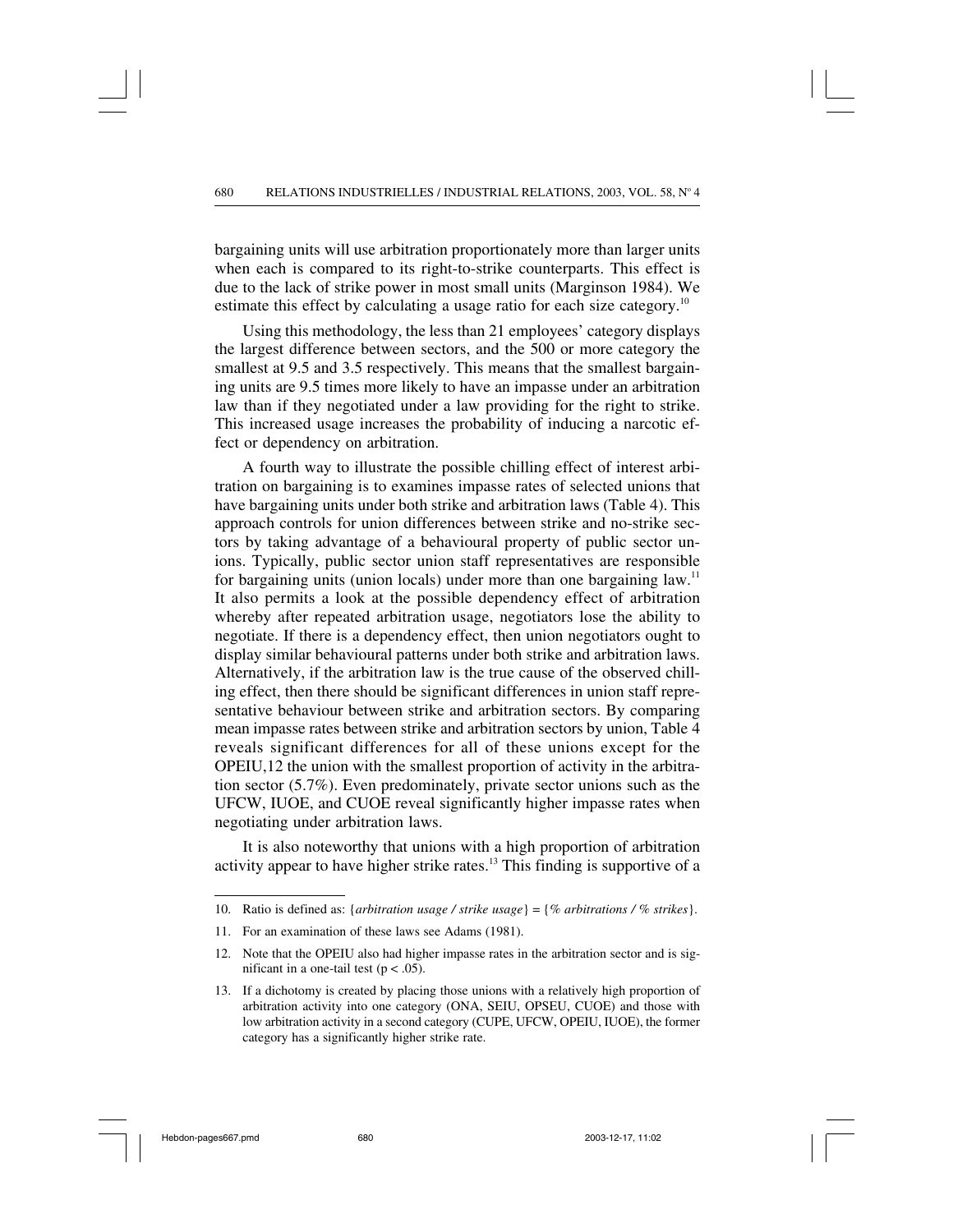#### TABLE 4

| <b>Mean Union Impasse Rates by Strike or Interest Arbitration Law</b> |
|-----------------------------------------------------------------------|
| (Number of Bargaining Units in Parenthesis)                           |

| Union        | Strike Law     | <b>Arbitration Law</b> | "t" Stat. | Proportion of<br>Activity in<br><b>Arbitration Sector</b> |
|--------------|----------------|------------------------|-----------|-----------------------------------------------------------|
| <b>ONA</b>   | .070<br>(357)  | .460***<br>(1987)      | 22.19     | 84.8                                                      |
| <b>SEIU</b>  | .052<br>(882)  | .456***<br>(2182)      | 30.99     | 71.2                                                      |
| <b>OPSEU</b> | .072<br>(1093) | .434***<br>(571)       | 16.32     | 34.3                                                      |
| <b>CUPE</b>  | .025<br>(5051) | $.425***$<br>(1455)    | 30.49     | 22.4                                                      |
| <b>UFCW</b>  | .058<br>(1766) | $.391***$<br>(156)     | 8.42      | 8.1                                                       |
| <b>CUOE</b>  | .027<br>(262)  | $.328***$<br>(180)     | 8.25      | 40.7                                                      |
| <b>OPEIU</b> | .022<br>(924)  | $.089*$<br>(56)        | 1.75      | 5.7                                                       |
| <b>IUOE</b>  | .035<br>(830)  | $.080**$<br>(262)      | 2.52      | 24                                                        |

\* p < .10 (critical t = 1.645, two-tailed test); \*\* p < .05 (critical t = 1.960, twotailed test); \*\*\*  $p < .01$  (critical t = 2.576, two-tailed test)

*Legend:*

ONA: Ontario Nurses Association SEIU: Service Employees International Union OPSEU: Ontario Public Service Employees Union CUPE: Canadian Union of Public Employees UFCW: United Food and Commercial Workers IUOE: International Union of Operating Engineers CUOE: Canadian Union of Operating Engineers OPEIU: Office and Professional Employees International Union

dependency or narcotic effect whereby "arbitration" unions' inability to freely negotiate settlements spills over into the strike sector. Thus, while interest arbitration exerts a powerful influence over union bargaining behaviour, this effect appears to be greater the more the union operates in the arbitration sector as a proportion of total activity.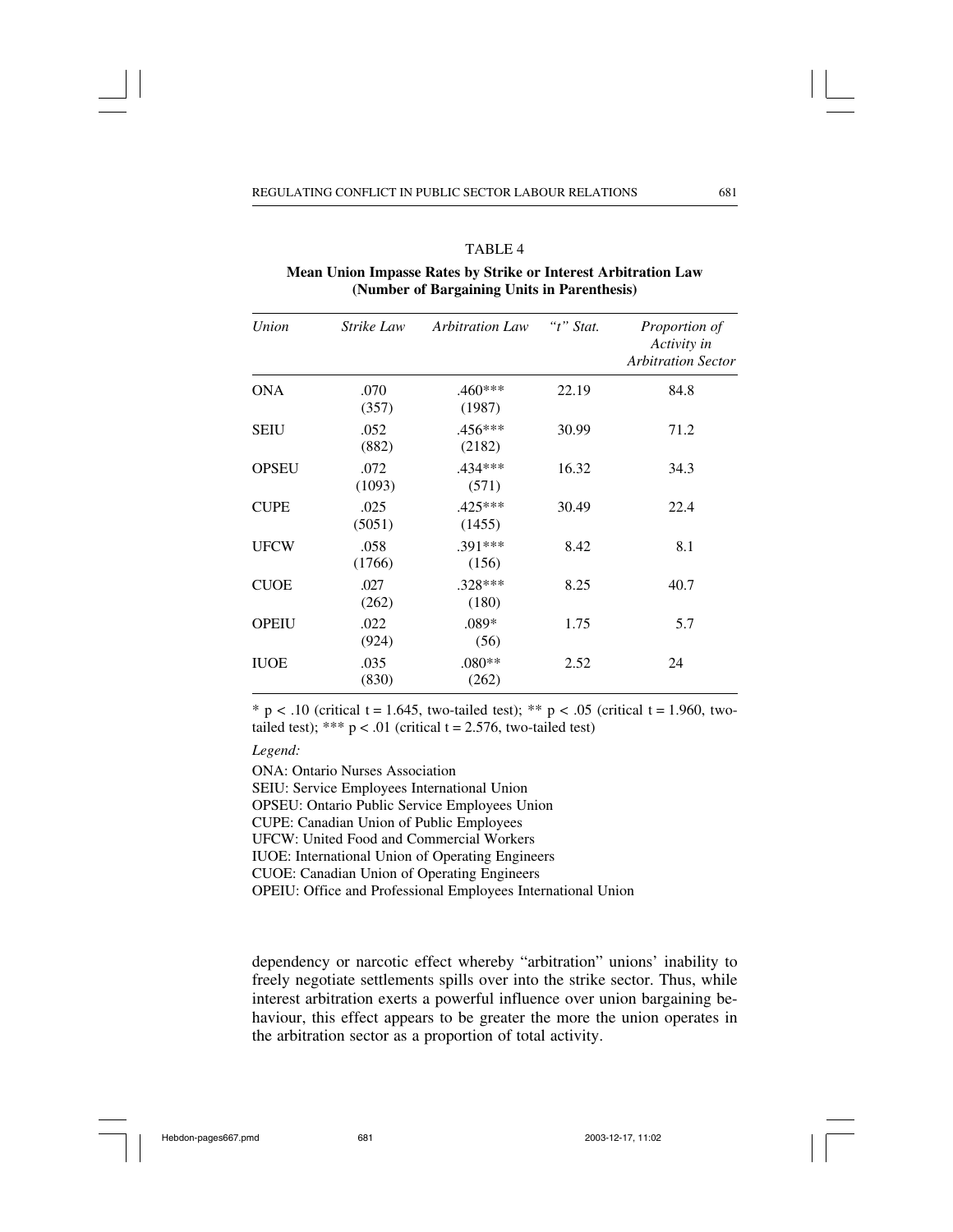#### *CONCLUSIONS*

This comprehensive data set has allowed researchers to look at the dispute resolution patterns of all bargaining units in the province of Ontario over a 10-year period. What have we learned from this? A central finding is that bargaining units covered by legislation requiring compulsory interest arbitration arrive at impasse 8.7 to 21.7 percent more often than do bargaining units in the right to strike sectors. Even after controlling for legislative jurisdiction, union, bargaining unit size, occupation, agreement length, time trend, and part-time status, strong evidence was found that compulsory arbitration has a chilling effect on the bargaining process. This failure to arrive at a negotiated settlement is particularly acute in the health care sector, especially among hospitals. Our results call into question the use of interest arbitration in a central bargaining context. The centralized structure appeared to exacerbate the negative impact of the chilling effect.

On the one hand, the 1984–93 period under study in this paper is atypical of public sector bargaining given the financial stresses and restructuring policy imperatives of governments of all political stripes. One could argue, therefore, that the results are not readily applicable to other North American jurisdictions. On the other hand, an important test of a system of dispute resolution is its ability to perform effectively under stress. The analysis of this paper suggests that conventional interest arbitration during this period in Ontario, when put to the test, failed to produce a satisfactory rate of freely agreed settlements. We found evidence that arbitration exerted a powerful influence over union bargaining behaviour by increasing rates of impasse. It was also significant that this effect was greater the more the union operates in the arbitration sector as a proportion of total bargaining activity. This finding is supportive of a dependency effect whereby a union's high usage of arbitration fosters an inability to freely negotiate settlements.

#### ❚ **REFERENCES**

- ADAMS, George. 1981. "The Ontario Experience with Interest Arbitration." *Interest Arbitration*. J. Weiler, ed. Toronto: Carswell.
- ADAMS, Roy. 2002. "Implications of the International Human Rights Consensus for Canadian Labour and Management." *Canadian Labour and Employment Law Journal*, No. 1, 119–139.
- ADELL, Bernard, Michel GRANT, and Allen PONAK. 2001. *Strikes in Essential Services*. Kingston, Ont.: IRC Queens Press.
- CURRIE, Janet and Sheena MCCONNELL. 1991. "Collective Bargaining in the Public Sector: The Effect of Legal Structure on Dispute Costs and Wages." *American Economic Review*, Vol. 81, No. 4, 693–718.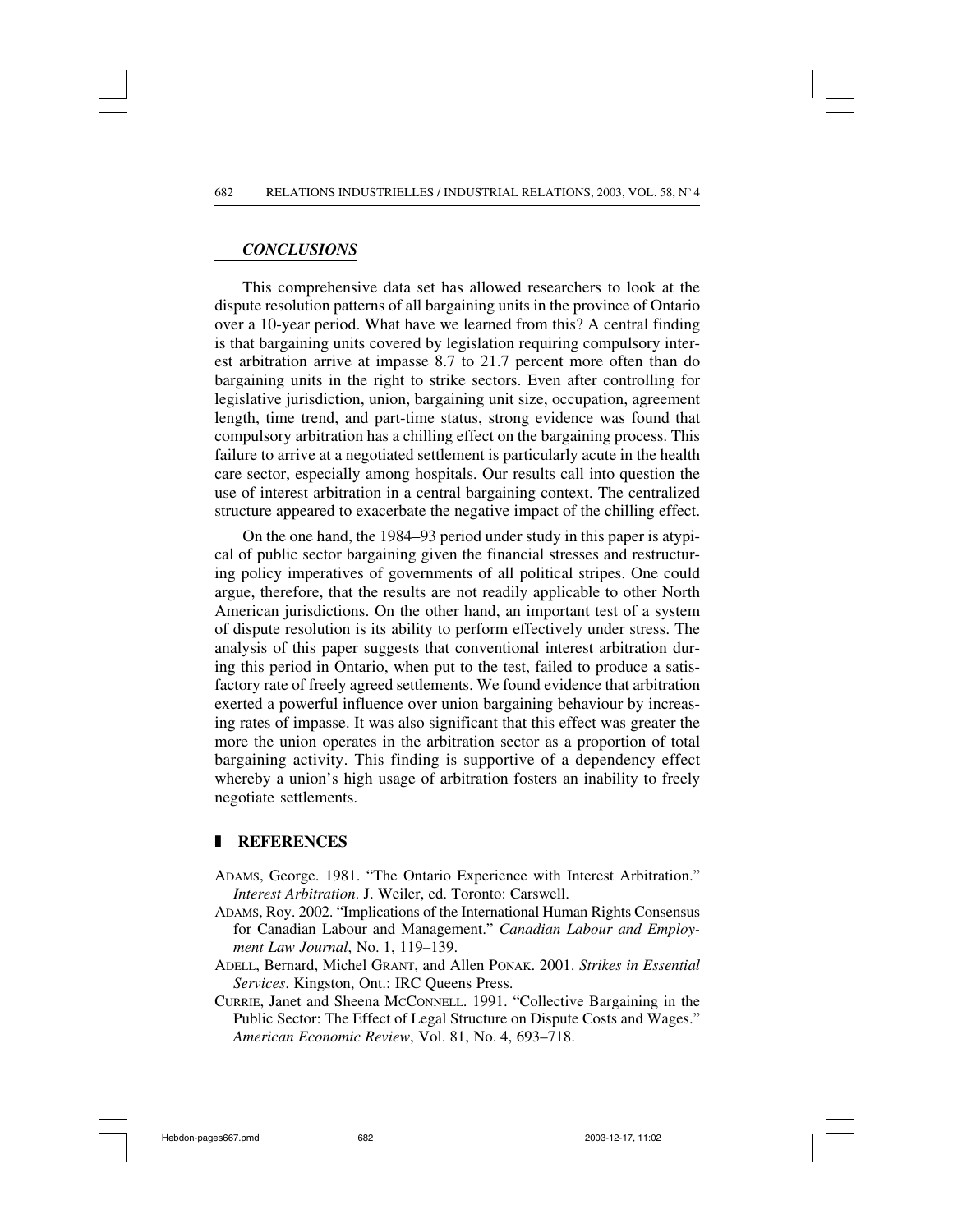- CUTCHER-GERSHENFELD, Joel, Patrick MCHUGH and Donald CARTER. 1996. "Collective Bargaining in Small Firms: Preliminary Evidence of Fundamental Change." *Industrial and Labor Relations Review*, Vol. 49, No. 2, 195– 213.
- GRAMM, Cynthia. 1987. "New Measures of the Propensity to Strike During Contract Negotiations, 1971–1980." *Industrial and Labor Relations Review*, Vol. 40, April, 406–417.
- GROSS, James, ed. 2003. *Workers' Rights as Human Rights*. Ithaca, N.Y.: Cornell University Press.
- GUNDERSON, Morley, John KERVIN, and Frank REID. 1986. "Logit Estimates of Strike Incidence from Canadian Contract Data." *Journal of Labor Economics*, Vol. 4, April, 257–276.
- HEBDON, Robert. 1996. "Public Sector Dispute Resolution in Transition." *Public Sector Employment in a Time of Transition*. D. Belman, M. Gunderson, and D. Hyatt, eds. Madison, Wisc.: Industrial Relations Research Association, 85–125.
- HEBDON, Robert and Robert STERN. 1998. "Tradeoffs among Expressions of Industrial Conflict: Public Sector Strike Bans and Grievance Arbitrations." *Industrial and Labor Relations Review,* Vol. 51, No. 2, 204–221.
- HEBDON, Robert and Robert STERN. 2003. "Do Public Sector Strike Bans Really Prevent Conflict?" *Industrial Relations*, July, 493–512.
- ICHNIOWSKI, Casey. 1982. "Arbitration and Police Bargaining: Prescriptions for the Blue Flu." *Industrial Relations*, Vol. 21, No. 2, 149–167.
- JACOBY, Sanford M. and Anil VERMA. 1992. "Enterprise Unions in the United States." *Industrial Relations*, Vol. 31 No. 1, 137–171.
- KATZ, Harry C. 1993. "The Decentralization of Collective Bargaining: A Literature Review and Comparative Analysis." *Industrial and Labor Relations Review*, Vol. 47, No. 1, 3–22.
- LESTER, Richard A. 1984. *Labor Arbitration in State and Local Government: An Examination of Experiences in Eight States and New York City*. Princeton, N.J.: Industrial Relations Section, Firestone Library, Princeton University.
- LUND, John and Cheryl MARANTO. 1996. "Public Sector Labor Law: An Update." *Public Sector Employment in a Time of Transition*. D. Belman, M. Gunderson, and D. Hyatt, eds. Madison, Wisc.: Industrial Relations Research Association, 21–39.
- MADDALA, G. S. 1983. "Limited Dependent and Qualitative Variables." *Econometrics*. Cambridge, U.S.: Cambridge University Press.
- MARGINSON, Paul. 1984. "The Distinctive Effects of Plant and Company Size on Workplace Industrial Relations." *British Journal of Industrial Relations*, Vol. 22, No. 1, 1–14.
- MCCONNELL, Sheena. 1987. "Cyclical Fluctuations in Strike Activity." *Industrial and Labor Relations Review*, Vol. 44, No. 1, 130–143.
- OLSON, Craig. 1986. "Strikes, Strike Penalties, and Arbitration in Six States." *Industrial and Labor Relations Review,* Vol. 39, No. 4, 539–551.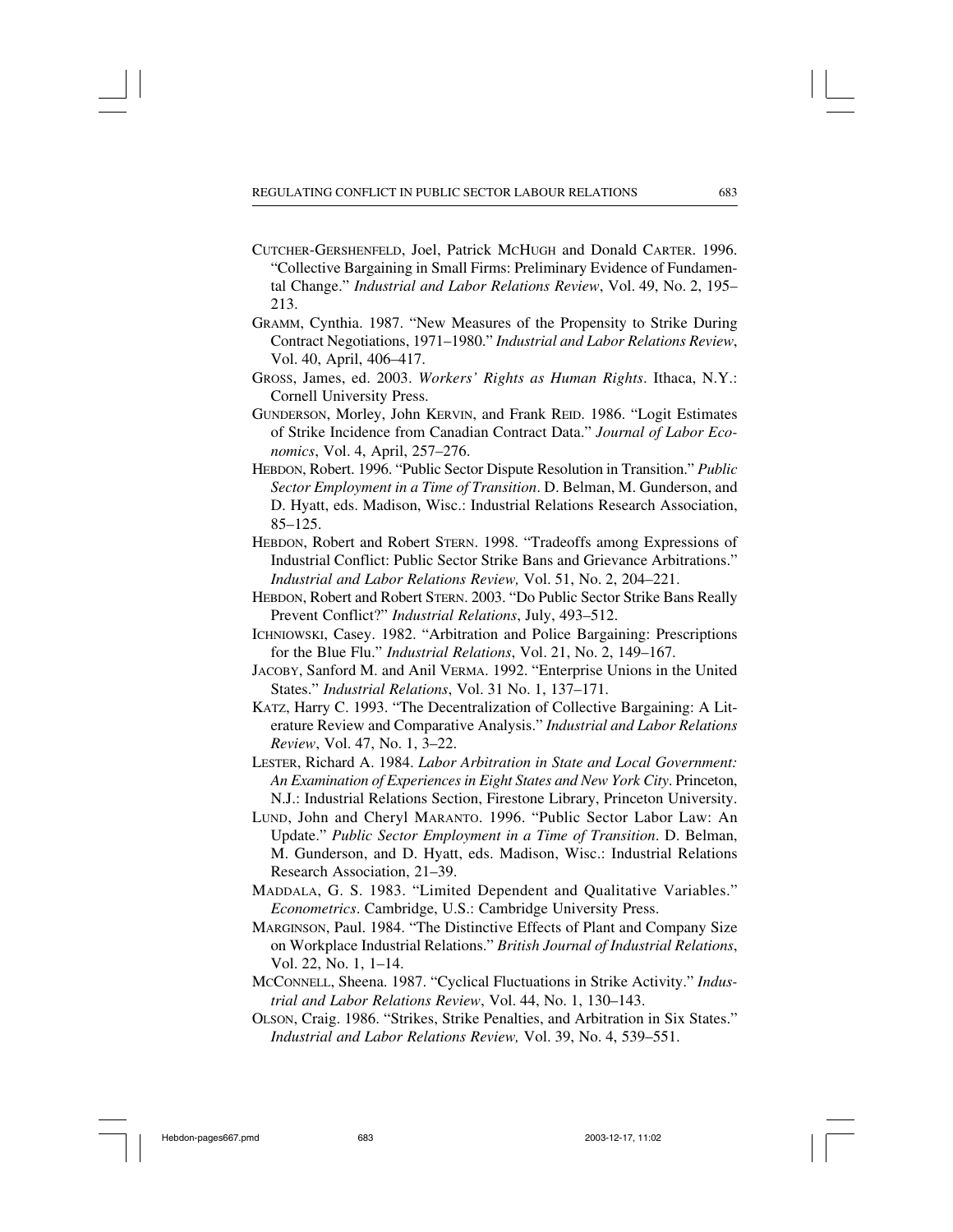- OLSON, Craig. 1994. "Final Offer versus Conventional Arbitration Revisited: Preliminary Results from the Lab." Unpublished manuscript, University of Wisconsin-Madison.
- PONAK, Allen M. and Loren FALKENBERG. 1989. "Resolution of Interest Disputes." *Collective Bargaining in Canada*. A. S. Sethi, ed. Scarborough, Ont.: Nelson Canada.
- ROSE, Joseph. 1994. "The Complaining Game: How Effective is Compulsory Interest Arbitration?" *Journal of Collective Negotiations*, Vol. 23, No. 3, 187–202.
- ROSE, Joseph and Michael PICZAK. 1996. "Settlement Rates and Settlement Stages in Compulsory Interest Arbitration." *Relations Industrielles/Industrial Relations*, Vol. 51, No. 4, 643–664.
- STERN, James. 1966. *Fact Finding under Wisconsin Law*. Madison, Wisc.: University of Wisconsin Press.
- SWIMMER, Gene, ed. 2001. *Public Sector Labour Relations in an Era of Restraint and Restructuring*. Don Mills, Ont.: Oxford Press.
- WARRIAN, Peter. 1995. *The End of Public Sector Industrial Relations in Canada? The Coming Challenges for Labour and Management.* Toronto: KPMG Centre for Government Foundation.
- WARRIAN, Peter. 1996. *Hard Bargains: Transforming Public Sector Labour-Management Relations*. Toronto: McGilligan Books.

# **RÉSUMÉ**

# **La régulation du conflit dans les relations du travail : l'expérience du secteur public de l'Ontario (1984–1993)**

La solution efficace des conflits dans le secteur public fortement syndiqué au Canada continue à retenir l'intérêt des chercheurs et des décideurs publics. Une préoccupation centrale de nos jours porte sur les procédures de solution des conflits inhérents à la restructuration gouvernementale dans le secteur des services en Amérique du Nord. Au Canada, dans un milieu syndiqué, trois formes de restructuration du secteur public ont été répertoriées impliquant soit une approche coopérative, soit une approche « opposionniste », ou bien celle de l'imposition d'un règlement par voie de législation (Swimmer 2001). Étant donné un tel contexte de restructuration, un besoin plus urgent se présente alors d'une analyse des procédures de solution de conflits dans le secteur public. Par exemple, l'arbitrage des différends, qui est la manière habituelle de solutionner les conflits dans le secteur public en général, fait de plus en plus l'objet d'un examen rigoureux à titre de mécanisme efficace de règlement des conflits suite à des changements fondamentaux des conditions de travail (Rose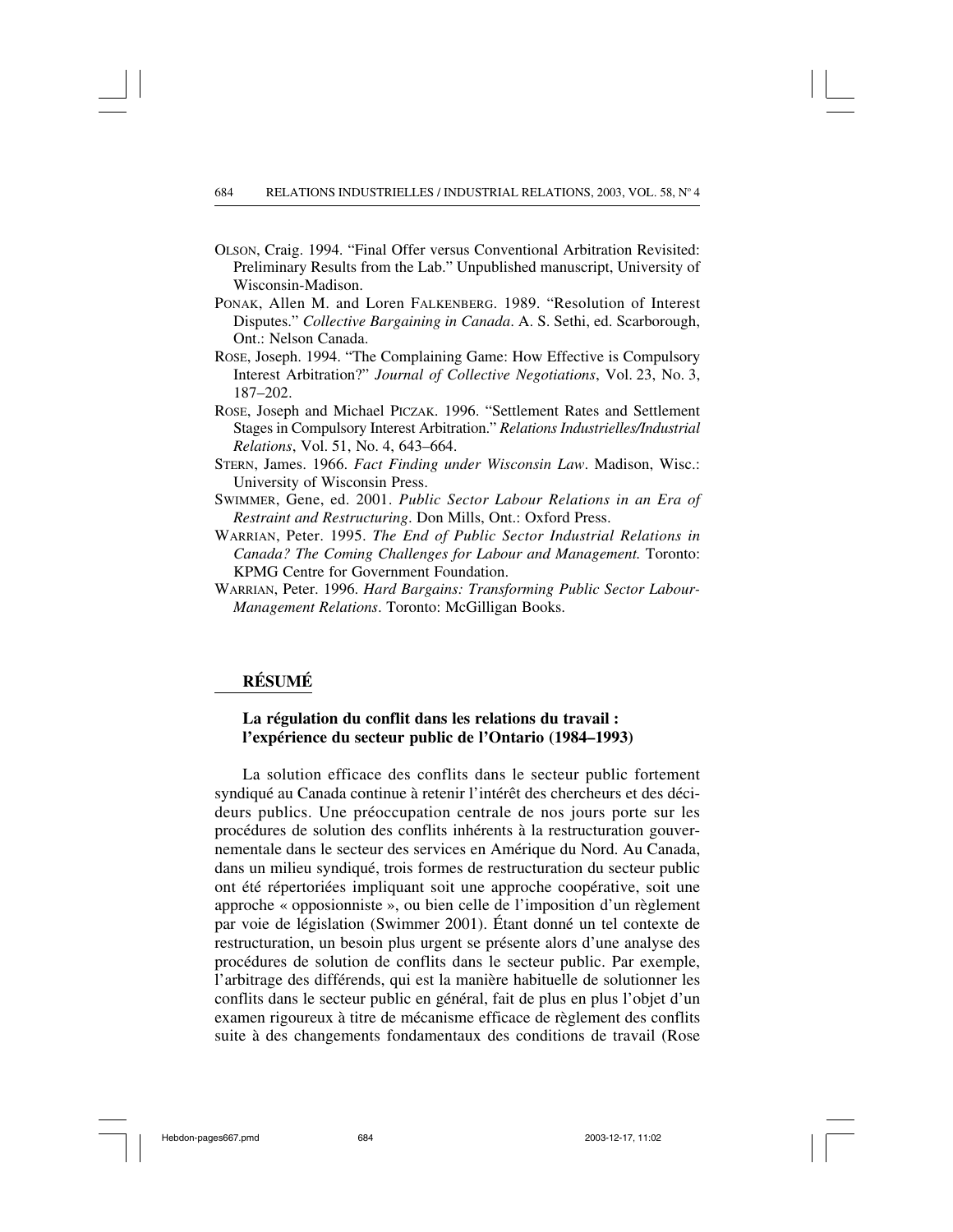1994 ; Lund et Maranto 1996 ; Hebdon 1996 ; Warrian 1996 ; Adell, Grant et Ponak 2001). Nous ré-évaluons l'efficacité de l'arbitrage à travers les diverses législations qui encadrent la solution des conflits dans le secteur public. En reprenant un ensemble de données semblable à celui retenu par Rose et Piczak (1996), nous procédons à une analyse de régression multivariée plus rigoureuse et, en ventilant les données, nous jetons un éclairage sur les aspects plus comportementaux de l'arbitrage obligatoire.

*L'arbitrage obligatoire : un cadre théorique*. L'arbitrage obligatoire des différends a fait l'objet de recherche en Amérique du Nord, un contexte où ce mécanisme se présente comme une dernière possibilité parmi plusieurs pour apporter une solution définitive aux mésententes impliquant des fonctionnaires dont les services sont qualifiés d'essentiels par des lois et des agences administratives au niveau du gouvernement fédéral, de l'État ou d'une province. L'arbitrage n'est pas la seule option offerte au lieu du recours à la grève chez les employés du secteur public. Par exemple, aux États-Unis, la plupart des conflits dans le secteur public se terminent par une sorte de commission d'enquête ou par une médiation qui ne lie pas les parties (Hebdon et Stern 2003). Au Canada, le dernier recours, lorsque l'impasse persiste, consiste soit à offrir un droit limité à la grève, soit à recourir à l'imposition de l'arbitrage obligatoire, ou bien le choix entre l'arbitrage ou le recours à la grève (Adell, Grant et Ponak 2001).

Les travaux de recherche ont retenu plusieurs critères afin d'évaluer l'efficacité de la solution des conflits : les perceptions des parties, la fréquence du recours à un mécanisme et son impact sur la négociation collective ; l'aptitude à réduire le conflit et à empêcher les grèves ; enfin, le taux de succès de la solution des conflits (Stern 1966 ; Adell, Grant et Ponak 2001).

*Les données et les méthodes*. Pour effectuer cette analyse, nous avons retenu comme principale base de données celle du ministère du Travail de l'Ontario qui porte sur 42 926 négociations conduites en Ontario entre les années 1984 et 1993. Les données couvrent toutes les unités d'accréditation de toutes les catégories au plan de la taille dans le secteur privé (incluant celui de la construction) et également dans le secteur public provincial au complet pour la période allant de 1984 à 1993. Les instances de règlement sont regroupées sous deux catégories mutuellement exclusives : celles réglées après une impasse (une grève, un arbitrage de différends ou une législation de retour au travail) ; celles négociées librement (avec l'assistance directe ou non d'une tierce partie).

*Conclusion*. Cet ensemble de données d'une grande portée permet aux chercheurs de jeter un regard sur les modèles de solution des conflits de toutes les unités d'accréditation de l'Ontario au cours d'une période de dix ans. Qu'avons-nous retenu de tout cela ? Une conclusion fondamentale est à